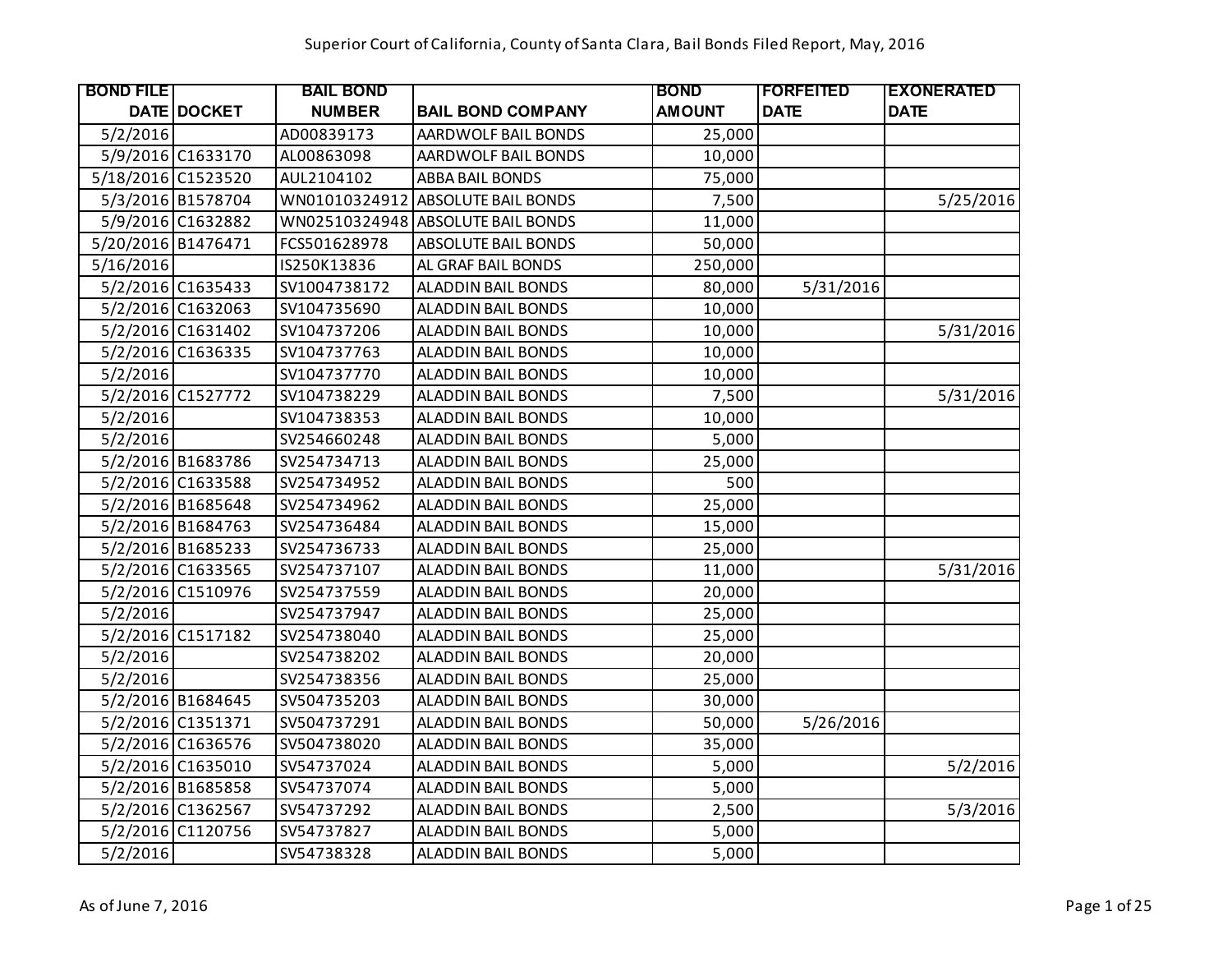| <b>BOND FILE</b> |                   | <b>BAIL BOND</b> |                           | <b>BOND</b>   | FORFEITED   | <b>EXONERATED</b> |
|------------------|-------------------|------------------|---------------------------|---------------|-------------|-------------------|
|                  | DATE DOCKET       | <b>NUMBER</b>    | <b>BAIL BOND COMPANY</b>  | <b>AMOUNT</b> | <b>DATE</b> | <b>DATE</b>       |
|                  | 5/2/2016 C1355652 | SV54738408       | ALADDIN BAIL BONDS        | 5,000         | 5/31/2016   |                   |
| 5/2/2016         |                   | SV54738452       | ALADDIN BAIL BONDS        | 5,000         |             |                   |
|                  | 5/3/2016 B1685168 | SV104734712      | ALADDIN BAIL BONDS        | 10,000        |             |                   |
|                  | 5/3/2016 B1476426 | SV104734935      | ALADDIN BAIL BONDS        | 10,000        | 6/1/2016    |                   |
|                  | 5/3/2016 B1582105 | SV104734987      | ALADDIN BAIL BONDS        | 8,000         | 5/26/2016   |                   |
|                  | 5/3/2016 B1685117 | SV104734999      | ALADDIN BAIL BONDS        | 10,000        |             |                   |
| 5/3/2016         |                   | SV104735727      | <b>ALADDIN BAIL BONDS</b> | 10,000        |             |                   |
| 5/3/2016         |                   | SV254735713      | ALADDIN BAIL BONDS        | 24,000        |             |                   |
|                  | 5/3/2016 B1686081 | SV254735806      | <b>ALADDIN BAIL BONDS</b> | 25,000        |             |                   |
|                  | 5/3/2016 C1515095 | SV254735917      | ALADDIN BAIL BONDS        | 25,000        |             |                   |
|                  | 5/3/2016 B1686299 | SV254736004      | ALADDIN BAIL BONDS        | 5,000         |             |                   |
| 5/3/2016         |                   | SV254736055      | ALADDIN BAIL BONDS        | 17,250        |             |                   |
|                  | 5/3/2016 B1686102 | SV254737180      | ALADDIN BAIL BONDS        | 25,000        |             |                   |
|                  | 5/3/2016 F1451794 | SV254737738      | ALADDIN BAIL BONDS        | 20,000        | 5/31/2016   |                   |
|                  | 5/3/2016 B1685235 | SV504735135      | ALADDIN BAIL BONDS        | 50,000        |             |                   |
| 5/3/2016         |                   | SV504735280      | ALADDIN BAIL BONDS        | 31,000        |             |                   |
| 5/3/2016         |                   | SV504735308      | ALADDIN BAIL BONDS        | 31,000        |             |                   |
| 5/3/2016         |                   | SV504735314      | ALADDIN BAIL BONDS        | 31,000        |             |                   |
| 5/3/2016         |                   | SV504735416      | <b>ALADDIN BAIL BONDS</b> | 50,000        |             |                   |
| 5/3/2016         |                   | SV504738506      | ALADDIN BAIL BONDS        | 41,000        |             |                   |
|                  | 5/3/2016 C1632466 | SV504738595      | <b>ALADDIN BAIL BONDS</b> | 46,000        |             |                   |
|                  | 5/4/2016 C1632063 | SV104735593      | ALADDIN BAIL BONDS        | 10,000        |             |                   |
|                  | 5/4/2016 C1520532 | SV104738959      | ALADDIN BAIL BONDS        | 7,500         | 5/9/2016    |                   |
|                  | 5/4/2016 C1634763 | SV104739100      | ALADDIN BAIL BONDS        | 10,000        |             | 5/5/2016          |
|                  | 5/4/2016 B1685921 | SV104739102      | ALADDIN BAIL BONDS        | 10,000        |             |                   |
|                  | 5/4/2016 C1636800 | SV104739106      | ALADDIN BAIL BONDS        | 10,000        |             | 5/10/2016         |
|                  | 5/4/2016 B1685906 | SV504737833      | ALADDIN BAIL BONDS        | 45,000        |             |                   |
| 5/4/2016         |                   | SV504738894      | ALADDIN BAIL BONDS        | 40,000        |             |                   |
|                  | 5/4/2016 C1633974 | SV54735871       | ALADDIN BAIL BONDS        | 5,000         | 5/23/2016   |                   |
|                  | 5/4/2016 C1629203 | SV54738993       | <b>ALADDIN BAIL BONDS</b> | 5,000         |             |                   |
|                  | 5/4/2016 C1635382 | SV54739099       | ALADDIN BAIL BONDS        | 3,000         |             | 5/5/2016          |
|                  | 5/4/2016 C1633805 | SV54739101       | ALADDIN BAIL BONDS        | 5,000         |             | 5/5/2016          |
|                  | 5/5/2016 C1518665 | SV1004739203     | ALADDIN BAIL BONDS        | 60,000        |             |                   |
|                  | 5/5/2016 B1685977 | SV1004739289     | <b>ALADDIN BAIL BONDS</b> | 100,000       |             |                   |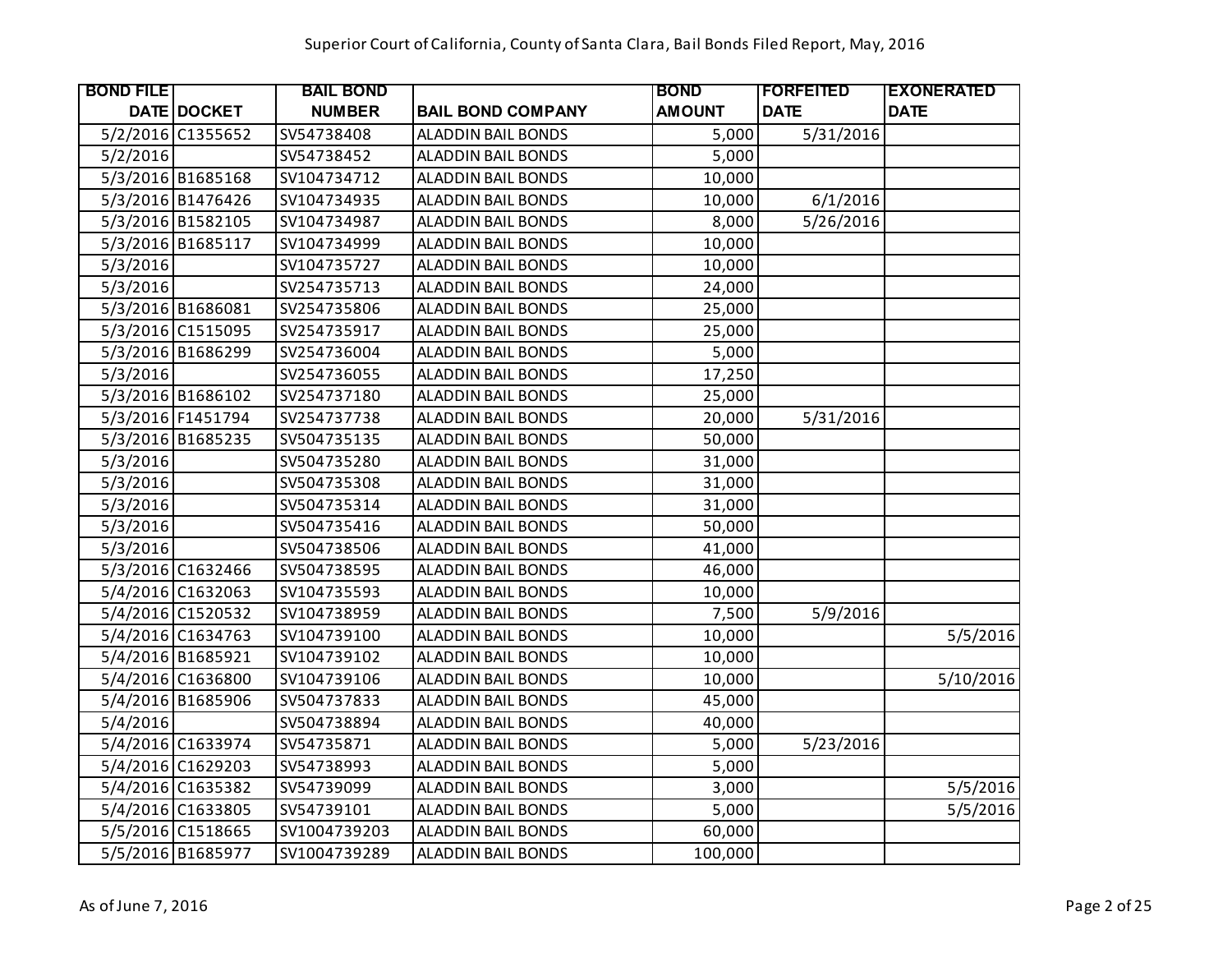| <b>BOND FILE</b> |                    | <b>BAIL BOND</b> |                           | <b>BOND</b>   | <b> FORFEITED</b> | <b>EXONERATED</b> |
|------------------|--------------------|------------------|---------------------------|---------------|-------------------|-------------------|
|                  | <b>DATE DOCKET</b> | <b>NUMBER</b>    | <b>BAIL BOND COMPANY</b>  | <b>AMOUNT</b> | <b>DATE</b>       | <b>DATE</b>       |
|                  | 5/5/2016 C1636588  | SV1004739344     | <b>ALADDIN BAIL BONDS</b> | 50,000        |                   |                   |
|                  | 5/5/2016 C1632281  | SV1004739393     | ALADDIN BAIL BONDS        | 70,000        |                   |                   |
|                  | 5/5/2016 C1522393  | SV254738179      | ALADDIN BAIL BONDS        | 25,000        |                   |                   |
|                  | 5/5/2016 C1490967  | SV254739442      | ALADDIN BAIL BONDS        | 15,000        |                   |                   |
|                  | 5/5/2016 C1636576  | SV504739438      | ALADDIN BAIL BONDS        | 32,000        |                   |                   |
|                  | 5/5/2016 C1635467  | SV54660243       | ALADDIN BAIL BONDS        | 5,000         |                   |                   |
|                  | 5/5/2016 C1636527  | SV54739394       | ALADDIN BAIL BONDS        | 5,000         |                   |                   |
|                  | 5/6/2016 C1629485  | SV1004739602     | ALADDIN BAIL BONDS        | 65,000        | 5/9/2016          |                   |
|                  | 5/6/2016 C1515361  | SV104690857      | ALADDIN BAIL BONDS        | 5,000         |                   |                   |
|                  | 5/6/2016 C1521672  | SV104738445      | ALADDIN BAIL BONDS        | 10,000        |                   |                   |
|                  | 5/6/2016 F1557143  | SV104738695      | ALADDIN BAIL BONDS        | 10,000        |                   |                   |
|                  | 5/6/2016 F1658669  | SV104739446      | ALADDIN BAIL BONDS        | 8,000         |                   |                   |
|                  | 5/6/2016 C1483098  | SV104739521      | ALADDIN BAIL BONDS        | 10,000        |                   |                   |
|                  | 5/6/2016 C1525468  | SV104739600      | ALADDIN BAIL BONDS        | 1,000         |                   |                   |
|                  | 5/6/2016 C1633801  | SV2504690871     | ALADDIN BAIL BONDS        | 250,000       |                   |                   |
|                  | 5/6/2016 C1352868  | SV254690865      | ALADDIN BAIL BONDS        | 7,500         |                   |                   |
| 5/6/2016         |                    | SV254739519      | <b>ALADDIN BAIL BONDS</b> | 21,000        |                   |                   |
|                  | 5/6/2016 C1485207  | SV254739520      | ALADDIN BAIL BONDS        | 20,000        |                   |                   |
|                  | 5/6/2016 C1070910  | SV254739672      | ALADDIN BAIL BONDS        | 20,000        |                   |                   |
|                  | 5/6/2016 C1629690  | SV54739630       | ALADDIN BAIL BONDS        | 5,000         |                   |                   |
|                  | 5/9/2016 C1634698  | SV104739553      | ALADDIN BAIL BONDS        | 10,000        |                   |                   |
| 5/9/2016         |                    | SV104740099      | ALADDIN BAIL BONDS        | 10,000        |                   |                   |
|                  | 5/9/2016 C1517977  | SV104740161      | ALADDIN BAIL BONDS        | 10,000        |                   |                   |
|                  | 5/9/2016 C1509071  | SV104740272      | ALADDIN BAIL BONDS        | 6,000         |                   |                   |
|                  | 5/9/2016 C1634911  | SV104740317      | ALADDIN BAIL BONDS        | 10,000        |                   |                   |
| 5/9/2016         |                    | SV104740330      | ALADDIN BAIL BONDS        | 10,000        |                   |                   |
| 5/9/2016         |                    | SV104740475      | ALADDIN BAIL BONDS        | 6,000         |                   |                   |
|                  | 5/9/2016 C1520869  | SV254738872      | ALADDIN BAIL BONDS        | 20,000        |                   |                   |
| 5/9/2016         |                    | SV254739830      | ALADDIN BAIL BONDS        | 15,000        |                   |                   |
|                  | 5/9/2016 C1519020  | SV254740091      | ALADDIN BAIL BONDS        | 16,000        | 6/1/2016          |                   |
|                  | 5/9/2016 C1118261  | SV254740154      | ALADDIN BAIL BONDS        | 20,000        |                   |                   |
|                  | 5/9/2016 C1238205  | SV254740205      | ALADDIN BAIL BONDS        | 20,000        |                   |                   |
|                  | 5/9/2016 C1637222  | SV254740370      | ALADDIN BAIL BONDS        | 11,000        |                   |                   |
| 5/9/2016         |                    | SV504740494      | ALADDIN BAIL BONDS        | 45,000        |                   |                   |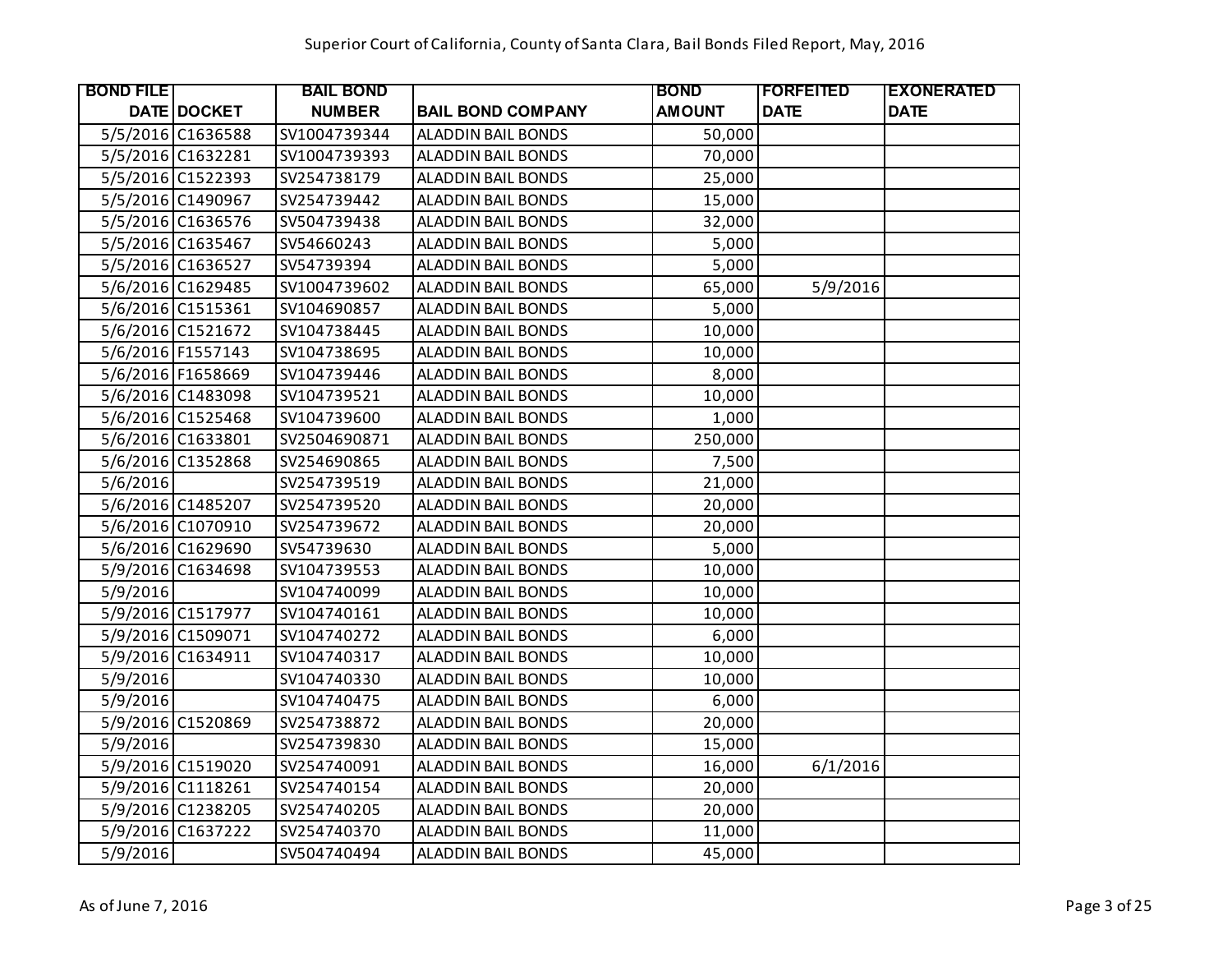| <b>BOND FILE</b>   |                   | <b>BAIL BOND</b> |                           | <b>BOND</b>   | <b> FORFEITED</b> | <b>EXONERATED</b> |
|--------------------|-------------------|------------------|---------------------------|---------------|-------------------|-------------------|
|                    | DATE DOCKET       | <b>NUMBER</b>    | <b>BAIL BOND COMPANY</b>  | <b>AMOUNT</b> | <b>DATE</b>       | <b>DATE</b>       |
|                    | 5/9/2016 C1633424 | SV504740731      | <b>ALADDIN BAIL BONDS</b> | 46,000        |                   | 5/10/2016         |
|                    | 5/9/2016 C1636476 | SV54739994       | <b>ALADDIN BAIL BONDS</b> | 5,000         |                   |                   |
|                    | 5/9/2016 C1235726 | SV54740206       | <b>ALADDIN BAIL BONDS</b> | 5,000         |                   |                   |
|                    | 5/9/2016 C1483660 | SV54740273       | <b>ALADDIN BAIL BONDS</b> | 5,000         |                   |                   |
|                    | 5/9/2016 C1507683 | SV54740333       | <b>ALADDIN BAIL BONDS</b> | 5,000         |                   |                   |
|                    | 5/9/2016 C1526974 | SV54740345       | <b>ALADDIN BAIL BONDS</b> | 5,000         |                   |                   |
|                    | 5/9/2016 C1635944 | SV54740476       | <b>ALADDIN BAIL BONDS</b> | 5,000         |                   |                   |
|                    | 5/9/2016 C1632861 | SV54740672       | ALADDIN BAIL BONDS        | 5,000         |                   |                   |
| 5/10/2016 C1526261 |                   | SV1004741022     | ALADDIN BAIL BONDS        | 60,250        |                   |                   |
| 5/10/2016 B1581922 |                   | SV104737555      | ALADDIN BAIL BONDS        | 10,000        |                   |                   |
| 5/10/2016 B1582169 |                   | SV104737831      | <b>ALADDIN BAIL BONDS</b> | 10,000        |                   | 6/2/2016          |
| 5/10/2016          |                   | SV254738316      | ALADDIN BAIL BONDS        | 25,000        |                   |                   |
| 5/10/2016 F1242126 |                   | SV254739006      | <b>ALADDIN BAIL BONDS</b> | 25,000        |                   |                   |
| 5/10/2016          |                   | SV254739258      | ALADDIN BAIL BONDS        | 11,000        |                   |                   |
| 5/10/2016 B1685015 |                   | SV254740134      | <b>ALADDIN BAIL BONDS</b> | 20,000        |                   |                   |
| 5/10/2016 B1368676 |                   | SV254740680      | <b>ALADDIN BAIL BONDS</b> | 25,000        |                   |                   |
| 5/10/2016 B1686473 |                   | SV254740690      | <b>ALADDIN BAIL BONDS</b> | 25,000        |                   |                   |
| 5/10/2016 C1515121 |                   | SV254740832      | <b>ALADDIN BAIL BONDS</b> | 12,000        |                   |                   |
| 5/10/2016          |                   | SV254740860      | <b>ALADDIN BAIL BONDS</b> | 16,250        |                   |                   |
| 5/10/2016          |                   | SV254740888      | ALADDIN BAIL BONDS        | 25,000        |                   |                   |
| 5/10/2016          |                   | SV254740907      | <b>ALADDIN BAIL BONDS</b> | 21,000        |                   |                   |
| 5/10/2016          |                   | SV504650374      | <b>ALADDIN BAIL BONDS</b> | 40,000        |                   |                   |
| 5/10/2016          |                   | SV504740638      | <b>ALADDIN BAIL BONDS</b> | 25,000        |                   |                   |
| 5/10/2016          |                   | SV54737686       | <b>ALADDIN BAIL BONDS</b> | 5,000         |                   |                   |
| 5/10/2016 B1582233 |                   | SV54737789       | <b>ALADDIN BAIL BONDS</b> | 5,000         |                   |                   |
| 5/10/2016          |                   | SV54738430       | <b>ALADDIN BAIL BONDS</b> | 5,000         |                   |                   |
| 5/10/2016 B1685616 |                   | SV54738655       | <b>ALADDIN BAIL BONDS</b> | 5,000         |                   |                   |
| 5/10/2016 F1660066 |                   | SV54740230       | <b>ALADDIN BAIL BONDS</b> | 2,000         |                   |                   |
| 5/11/2016 C1634415 |                   | SV54741368       | ALADDIN BAIL BONDS        | 5,000         |                   |                   |
| 5/12/2016 C1629665 |                   | SV104740254      | <b>ALADDIN BAIL BONDS</b> | 10,000        |                   |                   |
| 5/12/2016 C1635631 |                   | SV104740377      | ALADDIN BAIL BONDS        | 10,000        |                   |                   |
| 5/12/2016 C1633521 |                   | SV104741131      | ALADDIN BAIL BONDS        | 10,000        |                   |                   |
| 5/12/2016          |                   | SV104741227      | ALADDIN BAIL BONDS        | 10,000        |                   |                   |
| 5/12/2016 C1633830 |                   | SV254690861      | <b>ALADDIN BAIL BONDS</b> | 25,000        |                   |                   |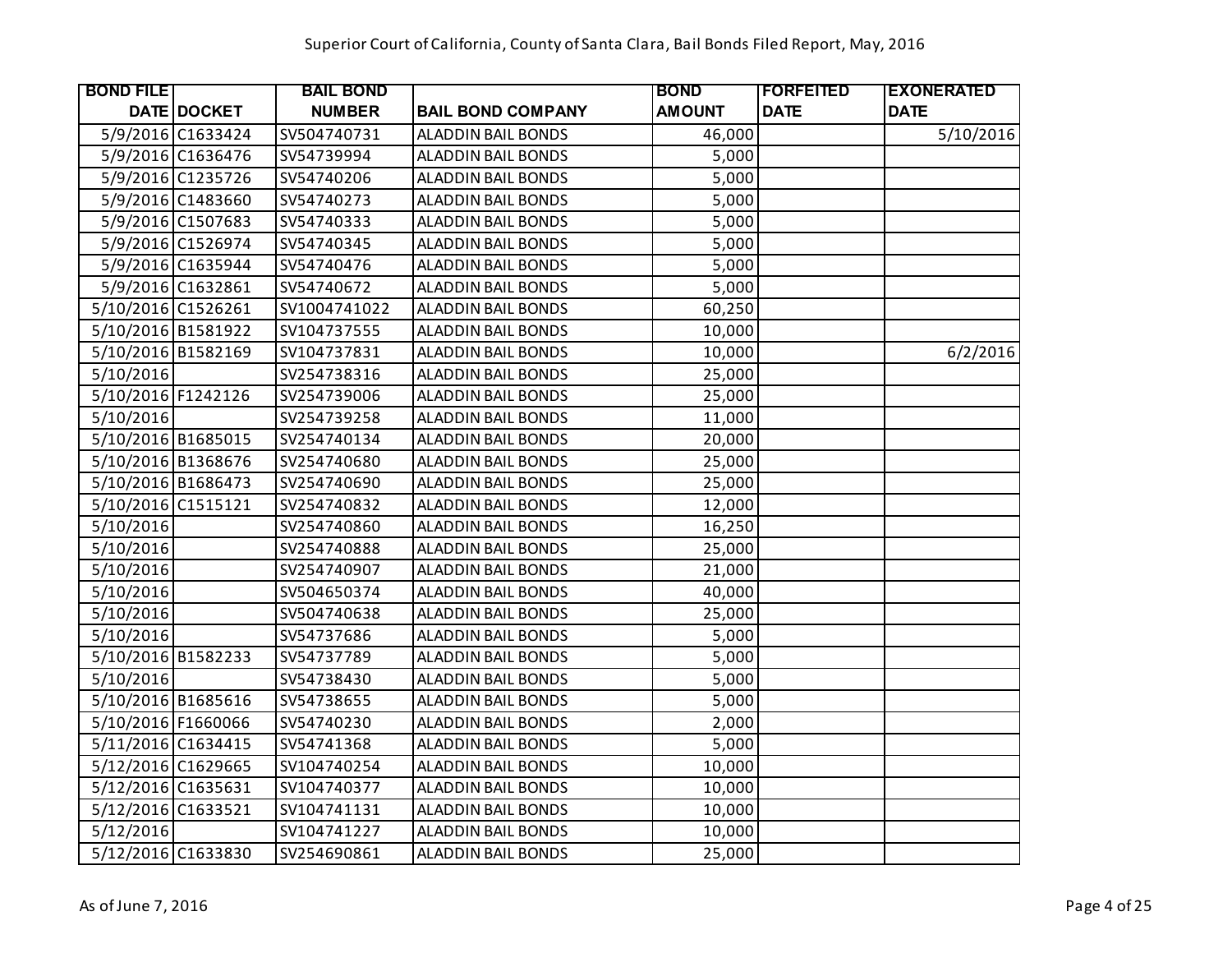| <b>BOND FILE</b>   |                    | <b>BAIL BOND</b> |                           | <b>BOND</b>   | <b> FORFEITED</b> | <b>EXONERATED</b> |
|--------------------|--------------------|------------------|---------------------------|---------------|-------------------|-------------------|
|                    | <b>DATE DOCKET</b> | <b>NUMBER</b>    | <b>BAIL BOND COMPANY</b>  | <b>AMOUNT</b> | <b>DATE</b>       | <b>DATE</b>       |
| 5/12/2016 C1504965 |                    | SV254739162      | <b>ALADDIN BAIL BONDS</b> | 25,000        | 5/24/2016         |                   |
| 5/12/2016 C1485639 |                    | SV504741602      | <b>ALADDIN BAIL BONDS</b> | 50,000        |                   |                   |
| 5/12/2016 F1347456 |                    | SV54740133       | ALADDIN BAIL BONDS        | 3,500         |                   |                   |
| 5/12/2016 C1633549 |                    | SV54740429       | <b>ALADDIN BAIL BONDS</b> | 5,000         |                   |                   |
| 5/12/2016 C1634265 |                    | SV54740941       | <b>ALADDIN BAIL BONDS</b> | 5,000         |                   |                   |
| 5/12/2016 C1636835 |                    | SV54741143       | ALADDIN BAIL BONDS        | 5,000         |                   |                   |
| 5/12/2016 C1636255 |                    | SV54741466       | ALADDIN BAIL BONDS        | 3,000         |                   |                   |
| 5/12/2016 C1633337 |                    | SV54741469       | <b>ALADDIN BAIL BONDS</b> | 5,000         |                   |                   |
| 5/13/2016 C1518896 |                    | SV1004741905     | <b>ALADDIN BAIL BONDS</b> | 60,000        |                   |                   |
| 5/13/2016          |                    | SV254741670      | ALADDIN BAIL BONDS        | 15,000        |                   |                   |
| 5/13/2016          |                    | SV254741887      | <b>ALADDIN BAIL BONDS</b> | 25,000        |                   |                   |
| 5/13/2016 C1489932 |                    | SV504739849      | <b>ALADDIN BAIL BONDS</b> | 40,000        |                   |                   |
| 5/13/2016 C1633622 |                    | SV54741797       | <b>ALADDIN BAIL BONDS</b> | 5,000         |                   |                   |
| 5/16/2016 F1660026 |                    | SV1004650378     | ALADDIN BAIL BONDS        | 55,000        |                   |                   |
| 5/16/2016 F1659790 |                    | SV104741151      | ALADDIN BAIL BONDS        | 10,000        |                   |                   |
| 5/16/2016 C1635768 |                    | SV104741506      | <b>ALADDIN BAIL BONDS</b> | 10,000        |                   |                   |
| 5/16/2016 C1634041 |                    | SV104741541      | ALADDIN BAIL BONDS        | 10,000        |                   |                   |
| 5/16/2016 C1635768 |                    | SV104741589      | <b>ALADDIN BAIL BONDS</b> | 10,000        |                   |                   |
| 5/16/2016 C1634127 |                    | SV104741688      | ALADDIN BAIL BONDS        | 10,000        |                   |                   |
| 5/16/2016 C1634127 |                    | SV104741692      | <b>ALADDIN BAIL BONDS</b> | 10,000        |                   |                   |
| 5/16/2016 F1658875 |                    | SV104741838      | <b>ALADDIN BAIL BONDS</b> | 10,000        |                   |                   |
| 5/16/2016          |                    | SV104742464      | ALADDIN BAIL BONDS        | 10,000        |                   |                   |
| 5/16/2016 C1629499 |                    | SV104742581      | <b>ALADDIN BAIL BONDS</b> | 10,000        |                   |                   |
| 5/16/2016          |                    | SV104742658      | <b>ALADDIN BAIL BONDS</b> | 10,000        |                   |                   |
| 5/16/2016 C1490275 |                    | SV254740404      | <b>ALADDIN BAIL BONDS</b> | 15,000        |                   |                   |
| 5/16/2016 C1519684 |                    | SV254740667      | <b>ALADDIN BAIL BONDS</b> | 20,000        |                   |                   |
| 5/16/2016          |                    | SV254742041      | <b>ALADDIN BAIL BONDS</b> | 25,000        |                   |                   |
| 5/16/2016 C1631844 |                    | SV254742132      | <b>ALADDIN BAIL BONDS</b> | 22,000        |                   | 5/24/2016         |
| 5/16/2016 C1634984 |                    | SV254742146      | <b>ALADDIN BAIL BONDS</b> | 25,000        |                   |                   |
| 5/16/2016          |                    | SV254742209      | <b>ALADDIN BAIL BONDS</b> | 11,000        |                   |                   |
| 5/16/2016          |                    | SV254742357      | ALADDIN BAIL BONDS        | 10,000        |                   |                   |
| 5/16/2016          |                    | SV254742412      | <b>ALADDIN BAIL BONDS</b> | 25,000        |                   |                   |
| 5/16/2016          |                    | SV254742532      | ALADDIN BAIL BONDS        | 21,000        |                   |                   |
| 5/16/2016          |                    | SV254742553      | <b>ALADDIN BAIL BONDS</b> | 25,000        |                   |                   |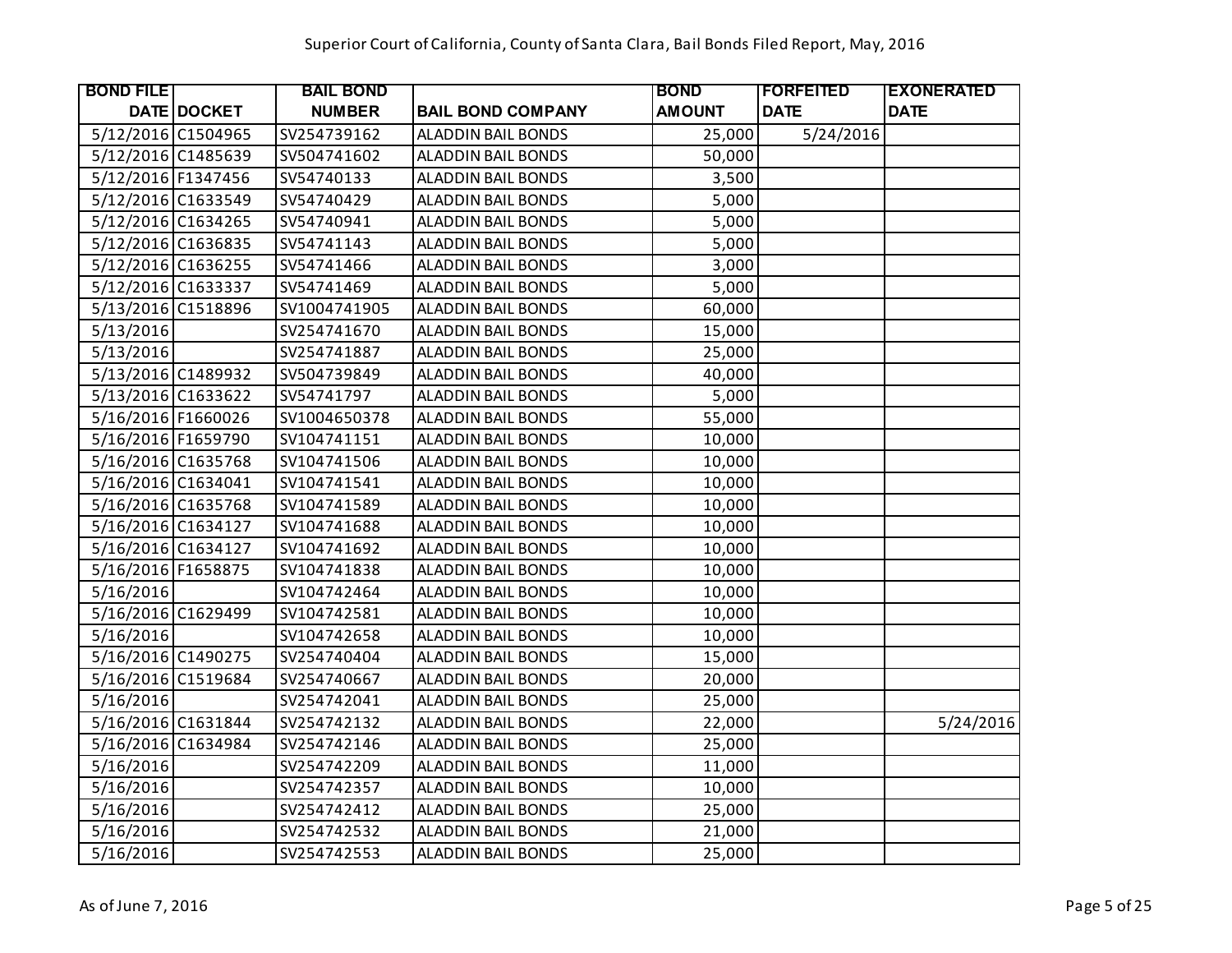| <b>BOND FILE</b>   |                    | <b>BAIL BOND</b> |                           | <b>BOND</b>   | <b> FORFEITED</b> | <b>EXONERATED</b> |
|--------------------|--------------------|------------------|---------------------------|---------------|-------------------|-------------------|
|                    | <b>DATE DOCKET</b> | <b>NUMBER</b>    | <b>BAIL BOND COMPANY</b>  | <b>AMOUNT</b> | <b>DATE</b>       | <b>DATE</b>       |
| 5/16/2016          |                    | SV254742653      | <b>ALADDIN BAIL BONDS</b> | 20,000        |                   |                   |
| 5/16/2016 C1635928 |                    | SV254742711      | <b>ALADDIN BAIL BONDS</b> | 25,000        |                   |                   |
| 5/16/2016 F1555759 |                    | SV504739599      | <b>ALADDIN BAIL BONDS</b> | 15,000        |                   |                   |
| 5/16/2016 C1637170 |                    | SV504742142      | <b>ALADDIN BAIL BONDS</b> | 50,000        |                   |                   |
| 5/16/2016 C1521421 |                    | SV504742243      | <b>ALADDIN BAIL BONDS</b> | 30,000        |                   |                   |
| 5/16/2016          |                    | SV504742392      | <b>ALADDIN BAIL BONDS</b> | 41,000        |                   |                   |
| 5/16/2016 C1633221 |                    | SV504742510      | <b>ALADDIN BAIL BONDS</b> | 50,000        |                   |                   |
| 5/16/2016 C1519606 |                    | SV54690850       | <b>ALADDIN BAIL BONDS</b> | 5,000         |                   |                   |
| 5/16/2016 C1486820 |                    | SV54742255       | <b>ALADDIN BAIL BONDS</b> | 5,000         |                   |                   |
| 5/16/2016          |                    | SV54742341       | <b>ALADDIN BAIL BONDS</b> | 5,000         |                   |                   |
| 5/16/2016          |                    | SV54742547       | <b>ALADDIN BAIL BONDS</b> | 5,000         |                   |                   |
| 5/16/2016 C1634537 |                    | SV54742692       | <b>ALADDIN BAIL BONDS</b> | 5,000         |                   |                   |
| 5/16/2016          |                    | SV54742713       | <b>ALADDIN BAIL BONDS</b> | 5,000         |                   |                   |
| 5/17/2016 F1660285 |                    | SV254743009      | <b>ALADDIN BAIL BONDS</b> | 15,000        |                   |                   |
| 5/17/2016          |                    | SV504742920      | <b>ALADDIN BAIL BONDS</b> | 26,000        |                   |                   |
| 5/18/2016 C1633455 |                    | SV104743196      | ALADDIN BAIL BONDS        | 6,000         |                   |                   |
| 5/18/2016          |                    | SV254743091      | <b>ALADDIN BAIL BONDS</b> | 11,000        |                   |                   |
| 5/18/2016 C1636556 |                    | SV254743165      | <b>ALADDIN BAIL BONDS</b> | 25,000        |                   |                   |
| 5/18/2016          |                    | SV254743318      | <b>ALADDIN BAIL BONDS</b> | 25,000        |                   |                   |
| 5/18/2016 F1035311 |                    | SV54742448       | <b>ALADDIN BAIL BONDS</b> | 5,000         |                   |                   |
| 5/19/2016 B1684047 |                    | SV104739388      | <b>ALADDIN BAIL BONDS</b> | 7,000         |                   |                   |
| 5/19/2016          |                    | SV104741122      | <b>ALADDIN BAIL BONDS</b> | 10,000        |                   |                   |
| 5/19/2016 B1582296 |                    | SV104741590      | <b>ALADDIN BAIL BONDS</b> | 7,500         |                   |                   |
| 5/19/2016 C1493514 |                    | SV104742162      | <b>ALADDIN BAIL BONDS</b> | 6,000         |                   |                   |
| 5/19/2016          |                    | SV104742913      | <b>ALADDIN BAIL BONDS</b> | 10,000        |                   |                   |
| 5/19/2016 B1686222 |                    | SV104743218      | <b>ALADDIN BAIL BONDS</b> | 10,000        |                   |                   |
| 5/19/2016 B1684930 |                    | SV104743267      | <b>ALADDIN BAIL BONDS</b> | 10,000        |                   |                   |
| 5/19/2016 B1684242 |                    | SV254739729      | <b>ALADDIN BAIL BONDS</b> | 20,000        |                   |                   |
| 5/19/2016 C1633837 |                    | SV254739779      | <b>ALADDIN BAIL BONDS</b> | 20,000        |                   |                   |
| 5/19/2016 B1475965 |                    | SV254740905      | <b>ALADDIN BAIL BONDS</b> | 22,000        |                   |                   |
| 5/19/2016 B1580416 |                    | SV254742198      | <b>ALADDIN BAIL BONDS</b> | 10,000        |                   |                   |
| 5/19/2016          |                    | SV254743317      | <b>ALADDIN BAIL BONDS</b> | 15,000        |                   |                   |
| 5/19/2016 F1658477 |                    | SV504738890      | ALADDIN BAIL BONDS        | 50,000        |                   |                   |
| 5/19/2016          |                    | SV504741232      | <b>ALADDIN BAIL BONDS</b> | 26,000        |                   |                   |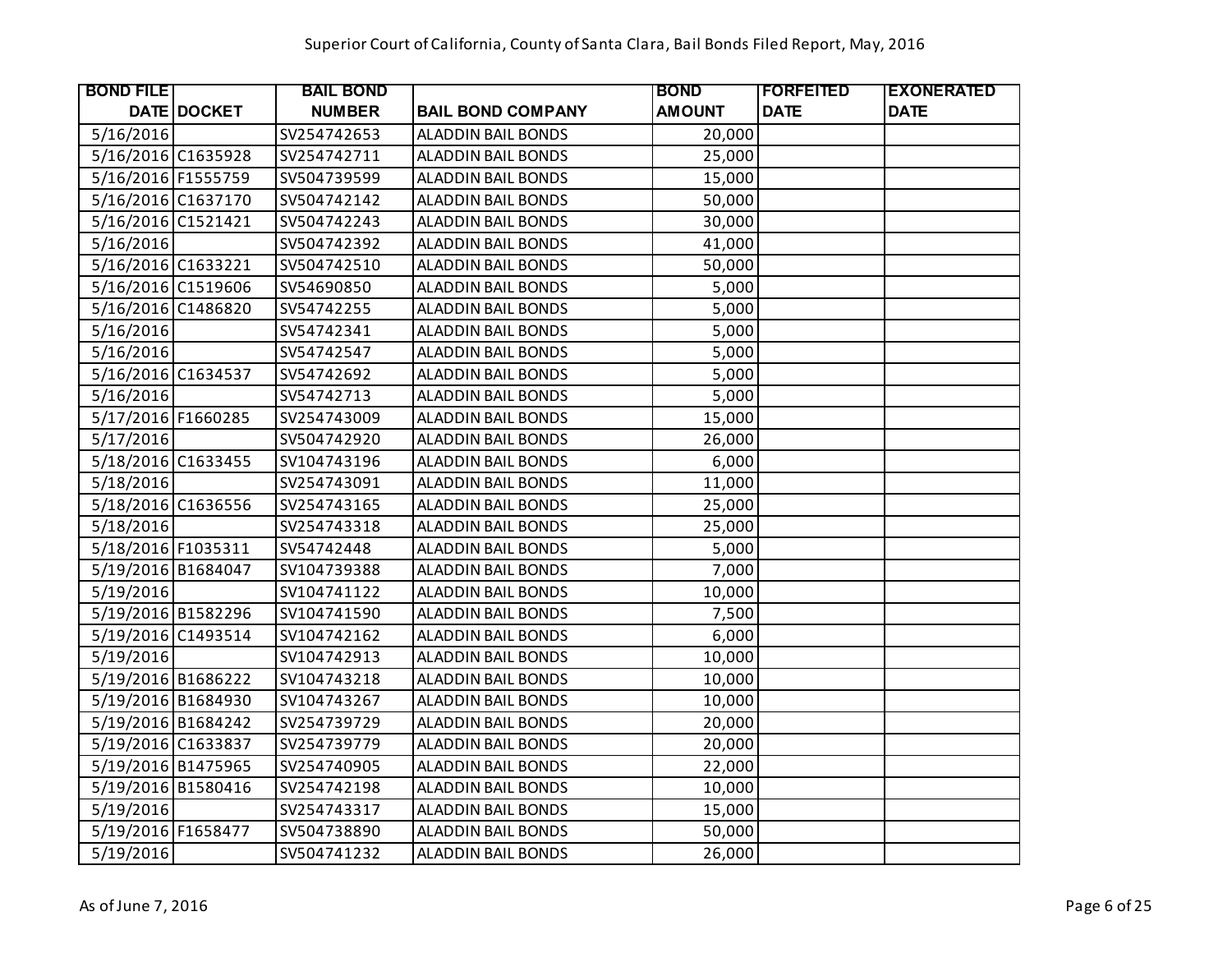| <b>BOND FILE</b>   |             | <b>BAIL BOND</b> |                           | <b>BOND</b>   | <b> FORFEITED</b> | <b>EXONERATED</b> |
|--------------------|-------------|------------------|---------------------------|---------------|-------------------|-------------------|
|                    | DATE DOCKET | <b>NUMBER</b>    | <b>BAIL BOND COMPANY</b>  | <b>AMOUNT</b> | <b>DATE</b>       | <b>DATE</b>       |
| 5/19/2016 C1513585 |             | SV54737736       | <b>ALADDIN BAIL BONDS</b> | 5,000         |                   |                   |
| 5/20/2016 C1520866 |             | SV104743779      | <b>ALADDIN BAIL BONDS</b> | 10,000        |                   |                   |
| 5/20/2016 C1088730 |             | SV104743780      | <b>ALADDIN BAIL BONDS</b> | 10,000        |                   |                   |
| 5/20/2016 C1492281 |             | SV104743781      | <b>ALADDIN BAIL BONDS</b> | 10,000        |                   |                   |
| 5/20/2016          |             | SV104743894      | <b>ALADDIN BAIL BONDS</b> | 10,000        |                   |                   |
| 5/20/2016 C1637885 |             | SV104743908      | <b>ALADDIN BAIL BONDS</b> | 10,000        |                   |                   |
| 5/20/2016          |             | SV254743419      | ALADDIN BAIL BONDS        | 21,000        |                   |                   |
| 5/20/2016 C1636258 |             | SV254743568      | ALADDIN BAIL BONDS        | 15,000        |                   |                   |
| 5/20/2016          |             | SV254743581      | <b>ALADDIN BAIL BONDS</b> | 25,000        |                   |                   |
| 5/20/2016 C1637879 |             | SV254743615      | ALADDIN BAIL BONDS        | 25,000        |                   |                   |
| 5/20/2016 C1630913 |             | SV254743743      | ALADDIN BAIL BONDS        | 15,000        |                   |                   |
| 5/20/2016          |             | SV254743990      | <b>ALADDIN BAIL BONDS</b> | 25,000        |                   |                   |
| 5/20/2016          |             | SV504743624      | <b>ALADDIN BAIL BONDS</b> | 27,000        |                   |                   |
| 5/20/2016 C1636123 |             | SV54743569       | <b>ALADDIN BAIL BONDS</b> | 5,000         |                   |                   |
| 5/23/2016 C1514026 |             | SV1004743428     | <b>ALADDIN BAIL BONDS</b> | 60,000        |                   |                   |
| 5/23/2016          |             | SV1004744032     | ALADDIN BAIL BONDS        | 55,000        |                   |                   |
| 5/23/2016 C1633958 |             | SV1004744329     | <b>ALADDIN BAIL BONDS</b> | 100,000       |                   |                   |
| 5/23/2016 F1658955 |             | SV104742353      | <b>ALADDIN BAIL BONDS</b> | 10,000        |                   |                   |
| 5/23/2016 C1635895 |             | SV104743566      | <b>ALADDIN BAIL BONDS</b> | 10,000        |                   |                   |
| 5/23/2016          |             | SV104744048      | <b>ALADDIN BAIL BONDS</b> | 10,000        |                   |                   |
| 5/23/2016 C1634846 |             | SV104744335      | ALADDIN BAIL BONDS        | 10,000        |                   |                   |
| 5/23/2016          |             | SV104744620      | <b>ALADDIN BAIL BONDS</b> | 10,000        |                   |                   |
| 5/23/2016          |             | SV104744627      | <b>ALADDIN BAIL BONDS</b> | 10,000        |                   |                   |
| 5/23/2016 C1244631 |             | SV254744316      | ALADDIN BAIL BONDS        | 25,000        |                   | 5/23/2016         |
| 5/23/2016          |             | SV254744330      | <b>ALADDIN BAIL BONDS</b> | 15,000        |                   |                   |
| 5/23/2016          |             | SV254744421      | ALADDIN BAIL BONDS        | 20,000        |                   |                   |
| 5/23/2016          |             | SV254744489      | <b>ALADDIN BAIL BONDS</b> | 25,000        |                   |                   |
| 5/23/2016 C1637476 |             | SV254744644      | <b>ALADDIN BAIL BONDS</b> | 20,000        | 6/1/2016          |                   |
| 5/23/2016          |             | SV254744715      | <b>ALADDIN BAIL BONDS</b> | 16,000        |                   |                   |
| 5/23/2016          |             | SV254744846      | <b>ALADDIN BAIL BONDS</b> | 15,000        |                   |                   |
| 5/23/2016          |             | SV254744856      | <b>ALADDIN BAIL BONDS</b> | 25,000        |                   |                   |
| 5/23/2016 C1638201 |             | SV504744151      | ALADDIN BAIL BONDS        | 40,000        |                   |                   |
| 5/23/2016          |             | SV504744509      | <b>ALADDIN BAIL BONDS</b> | 46,000        |                   |                   |
| 5/23/2016          |             | SV504744763      | <b>ALADDIN BAIL BONDS</b> | 41,000        |                   |                   |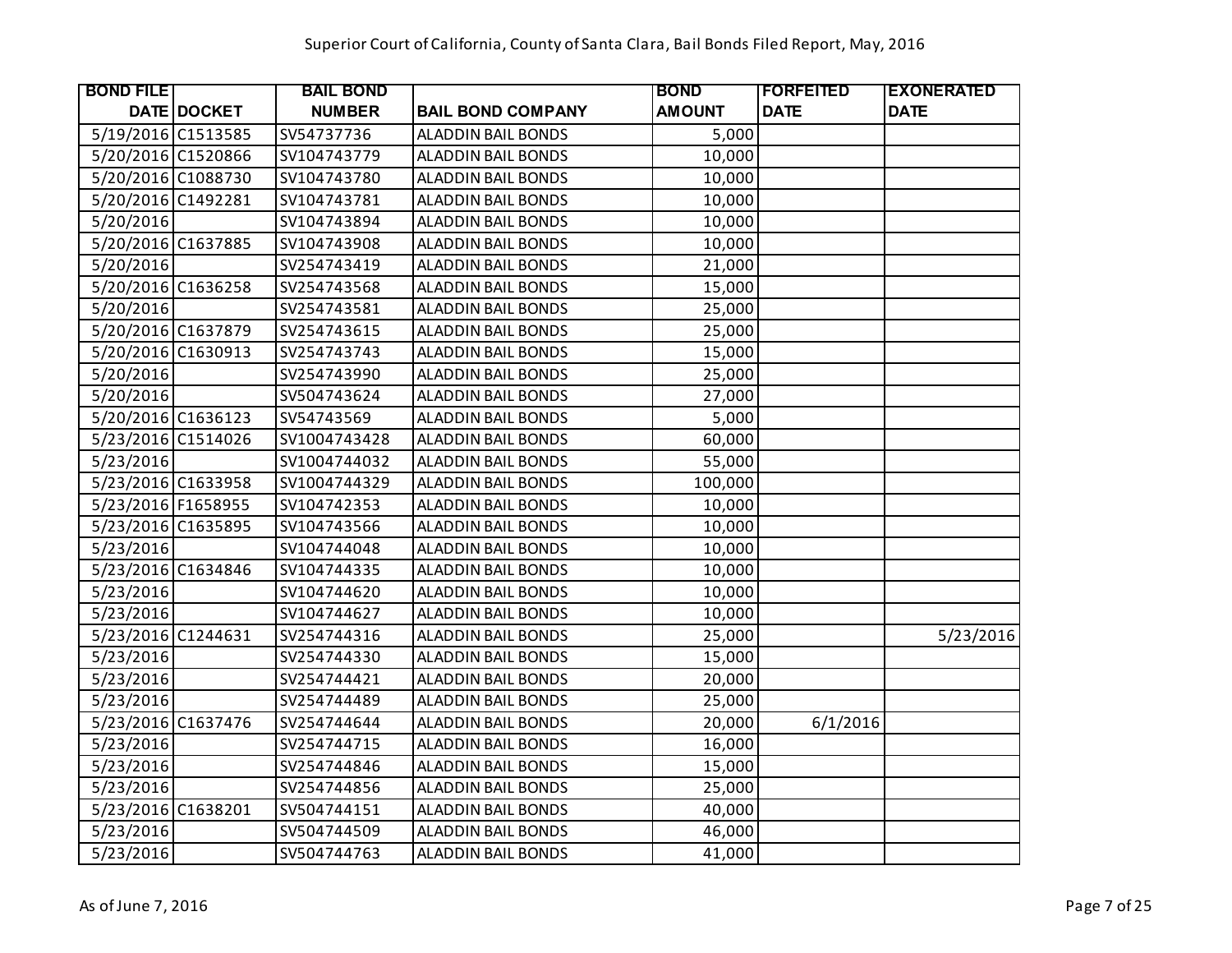| <b>BOND FILE</b>   |                    | <b>BAIL BOND</b> |                           | <b>BOND</b>   | <b> FORFEITED</b> | <b>EXONERATED</b> |
|--------------------|--------------------|------------------|---------------------------|---------------|-------------------|-------------------|
|                    | <b>DATE DOCKET</b> | <b>NUMBER</b>    | <b>BAIL BOND COMPANY</b>  | <b>AMOUNT</b> | <b>DATE</b>       | <b>DATE</b>       |
| 5/23/2016          |                    | SV504744832      | ALADDIN BAIL BONDS        | 50,000        |                   |                   |
| 5/23/2016 C1635452 |                    | SV54742594       | <b>ALADDIN BAIL BONDS</b> | 5,000         |                   |                   |
| 5/23/2016 C1633300 |                    | SV54743349       | <b>ALADDIN BAIL BONDS</b> | 5,000         |                   |                   |
| 5/23/2016          |                    | SV54744091       | <b>ALADDIN BAIL BONDS</b> | 1,000         |                   |                   |
| 5/23/2016 C1525418 |                    | SV54744331       | <b>ALADDIN BAIL BONDS</b> | 5,000         |                   |                   |
| 5/23/2016 C1632839 |                    | SV54744645       | <b>ALADDIN BAIL BONDS</b> | 1,000         | 6/1/2016          |                   |
| 5/24/2016 C1633823 |                    | SV254690862      | ALADDIN BAIL BONDS        | 20,000        |                   |                   |
| 5/24/2016          |                    | SV254745046      | ALADDIN BAIL BONDS        | 25,000        |                   |                   |
| 5/24/2016          |                    | SV254745172      | <b>ALADDIN BAIL BONDS</b> | 21,000        |                   |                   |
| 5/24/2016 C1637353 |                    | SV54745085       | ALADDIN BAIL BONDS        | 5,000         |                   |                   |
| 5/25/2016 C1501855 |                    | SV104745326      | ALADDIN BAIL BONDS        | 7,500         |                   |                   |
| 5/25/2016 C1629270 |                    | SV104745384      | <b>ALADDIN BAIL BONDS</b> | 10,000        |                   |                   |
| 5/25/2016          |                    | SV104745451      | ALADDIN BAIL BONDS        | 10,000        |                   |                   |
| 5/25/2016 C1635977 |                    | SV254744370      | <b>ALADDIN BAIL BONDS</b> | 25,000        |                   |                   |
| 5/25/2016          |                    | SV254744440      | <b>ALADDIN BAIL BONDS</b> | 21,000        |                   |                   |
| 5/25/2016 C1629040 |                    | SV254745325      | ALADDIN BAIL BONDS        | 25,000        |                   |                   |
| 5/25/2016 C1514835 |                    | SV54745499       | <b>ALADDIN BAIL BONDS</b> | 5,000         |                   |                   |
| 5/26/2016          |                    | SV254745557      | ALADDIN BAIL BONDS        | 16,000        |                   |                   |
| 5/26/2016 F1452993 |                    | SV254745764      | <b>ALADDIN BAIL BONDS</b> | 15,000        |                   |                   |
| 5/26/2016 C1105729 |                    | SV504744039      | <b>ALADDIN BAIL BONDS</b> | 40,000        |                   |                   |
| 5/26/2016          |                    | SV504745567      | ALADDIN BAIL BONDS        | 35,000        |                   |                   |
| 5/26/2016          |                    | SV504745574      | <b>ALADDIN BAIL BONDS</b> | 26,000        |                   |                   |
| 5/26/2016 C1630475 |                    | SV54743299       | <b>ALADDIN BAIL BONDS</b> | 5,000         |                   |                   |
| 5/26/2016 F1556208 |                    | SV54744105       | ALADDIN BAIL BONDS        | 5,000         |                   |                   |
| 5/26/2016 C1526650 |                    | SV54745654       | <b>ALADDIN BAIL BONDS</b> | 5,000         |                   |                   |
| 5/27/2016 B1581777 |                    | SV104744341      | ALADDIN BAIL BONDS        | 10,000        |                   |                   |
| 5/27/2016 C1631157 |                    | SV104745787      | <b>ALADDIN BAIL BONDS</b> | 10,000        |                   |                   |
| 5/27/2016 B1580659 |                    | SV254745135      | <b>ALADDIN BAIL BONDS</b> | 20,000        |                   |                   |
| 5/27/2016          |                    | SV254745777      | <b>ALADDIN BAIL BONDS</b> | 20,000        |                   |                   |
| 5/27/2016 C1527103 |                    | SV254745955      | <b>ALADDIN BAIL BONDS</b> | 20,000        |                   |                   |
| 5/27/2016          |                    | SV54745863       | <b>ALADDIN BAIL BONDS</b> | 5,000         |                   |                   |
| 5/31/2016          |                    | SV1004747114     | ALADDIN BAIL BONDS        | 66,000        |                   |                   |
| 5/31/2016 C1638128 |                    | SV104744342      | ALADDIN BAIL BONDS        | 5,000         |                   |                   |
| 5/31/2016 C1635549 |                    | SV104744546      | <b>ALADDIN BAIL BONDS</b> | 7,000         |                   |                   |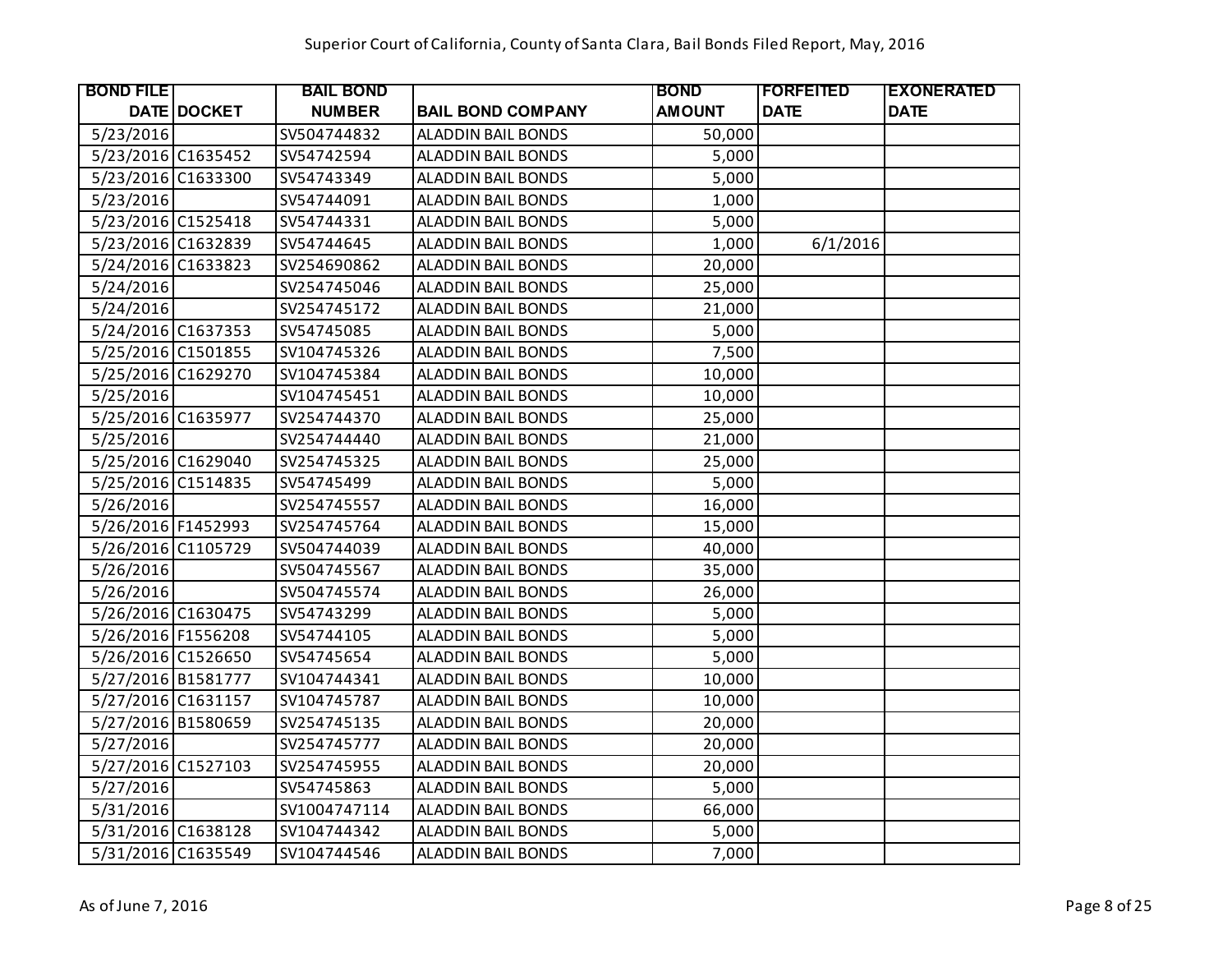| <b>BOND FILE</b>   |                    | <b>BAIL BOND</b> |                               | <b>BOND</b>   | <b> FORFEITED</b> | <b>EXONERATED</b> |
|--------------------|--------------------|------------------|-------------------------------|---------------|-------------------|-------------------|
|                    | <b>DATE DOCKET</b> | <b>NUMBER</b>    | <b>BAIL BOND COMPANY</b>      | <b>AMOUNT</b> | <b>DATE</b>       | <b>DATE</b>       |
| 5/31/2016 C1633884 |                    | SV104745127      | <b>ALADDIN BAIL BONDS</b>     | 6,000         |                   |                   |
| 5/31/2016 C1636226 |                    | SV104745636      | <b>ALADDIN BAIL BONDS</b>     | 6,000         |                   |                   |
| 5/31/2016 C1525927 |                    | SV104745732      | <b>ALADDIN BAIL BONDS</b>     | 8,000         |                   |                   |
| 5/31/2016          |                    | SV104746223      | <b>ALADDIN BAIL BONDS</b>     | 10,000        |                   |                   |
| 5/31/2016 C1629935 |                    | SV104747181      | <b>ALADDIN BAIL BONDS</b>     | 10,000        |                   |                   |
| 5/31/2016 C1354823 |                    | SV254741266      | <b>ALADDIN BAIL BONDS</b>     | 15,000        |                   |                   |
| 5/31/2016          |                    | SV254746100      | ALADDIN BAIL BONDS            | 25,000        |                   |                   |
| 5/31/2016          |                    | SV254746627      | ALADDIN BAIL BONDS            | 15,000        |                   |                   |
| 5/31/2016          |                    | SV254746640      | <b>ALADDIN BAIL BONDS</b>     | 25,000        |                   |                   |
| 5/31/2016 B1583545 |                    | SV254746697      | ALADDIN BAIL BONDS            | 25,000        |                   |                   |
| 5/31/2016 C1473560 |                    | SV254746765      | ALADDIN BAIL BONDS            | 20,000        |                   |                   |
| 5/31/2016          |                    | SV254746924      | ALADDIN BAIL BONDS            | 25,000        |                   |                   |
| 5/31/2016 C1637430 |                    | SV254746994      | <b>ALADDIN BAIL BONDS</b>     | 15,000        |                   |                   |
| 5/31/2016 C1508059 |                    | SV254747024      | <b>ALADDIN BAIL BONDS</b>     | 25,000        |                   |                   |
| 5/31/2016 C1495627 |                    | SV254747180      | <b>ALADDIN BAIL BONDS</b>     | 20,000        |                   |                   |
| 5/31/2016 CC828179 |                    | SV504745854      | ALADDIN BAIL BONDS            | 40,000        |                   |                   |
| 5/31/2016 C1518949 |                    | SV504746409      | <b>ALADDIN BAIL BONDS</b>     | 50,000        |                   |                   |
| 5/31/2016 C1523045 |                    | SV504746755      | <b>ALADDIN BAIL BONDS</b>     | 20,000        |                   |                   |
| 5/31/2016 C1638563 |                    | SV54746304       | <b>ALADDIN BAIL BONDS</b>     | 5,000         |                   |                   |
| 5/31/2016 C1638666 |                    | SV54746592       | <b>ALADDIN BAIL BONDS</b>     | 5,000         |                   |                   |
| 5/31/2016 C1496168 |                    | SV54746949       | <b>ALADDIN BAIL BONDS</b>     | 5,000         |                   |                   |
| 5/31/2016 C1628175 |                    | SV54747097       | <b>ALADDIN BAIL BONDS</b>     | 5,000         |                   |                   |
|                    | 5/3/2016 F1450966  | AS51058936       | ALICE CORTEZ BAIL BONDS       | 5,000         |                   | 5/27/2016         |
|                    | 5/3/2016 F1450204  | AS51058937       | ALICE CORTEZ BAIL BONDS       | 5,000         |                   | 5/27/2016         |
|                    | 5/5/2016 F1660258  | AS25254589       | ALICE CORTEZ BAIL BONDS       | 25,000        |                   |                   |
|                    | 5/5/2016 F1660025  | AS25254590       | ALICE CORTEZ BAIL BONDS       | 20,000        | 5/10/2016         |                   |
| 5/10/2016 F1659212 |                    | AS115442         | ALICE CORTEZ BAIL BONDS       | 30,000        |                   |                   |
| 5/12/2016 C1513152 |                    | AS51058938       | ALICE CORTEZ BAIL BONDS       | 5,000         |                   |                   |
| 5/23/2016 F1553960 |                    | AS51058939       | ALICE CORTEZ BAIL BONDS       | 5,000         |                   |                   |
|                    | 5/2/2016 C1525449  |                  | 5113272974 ALL PRO BAIL BONDS | 8,000         |                   | 5/31/2016         |
|                    | 5/2/2016 B1580276  |                  | 5113273182 ALL PRO BAIL BONDS | 7,500         |                   |                   |
|                    | 5/2/2016 C1499319  |                  | 5113273517 ALL PRO BAIL BONDS | 10,000        |                   |                   |
|                    | 5/2/2016 C1635007  |                  | 5113273520 ALL PRO BAIL BONDS | 10,000        |                   |                   |
|                    | 5/2/2016 C1631401  |                  | 5113273546 ALL PRO BAIL BONDS | 5,000         |                   |                   |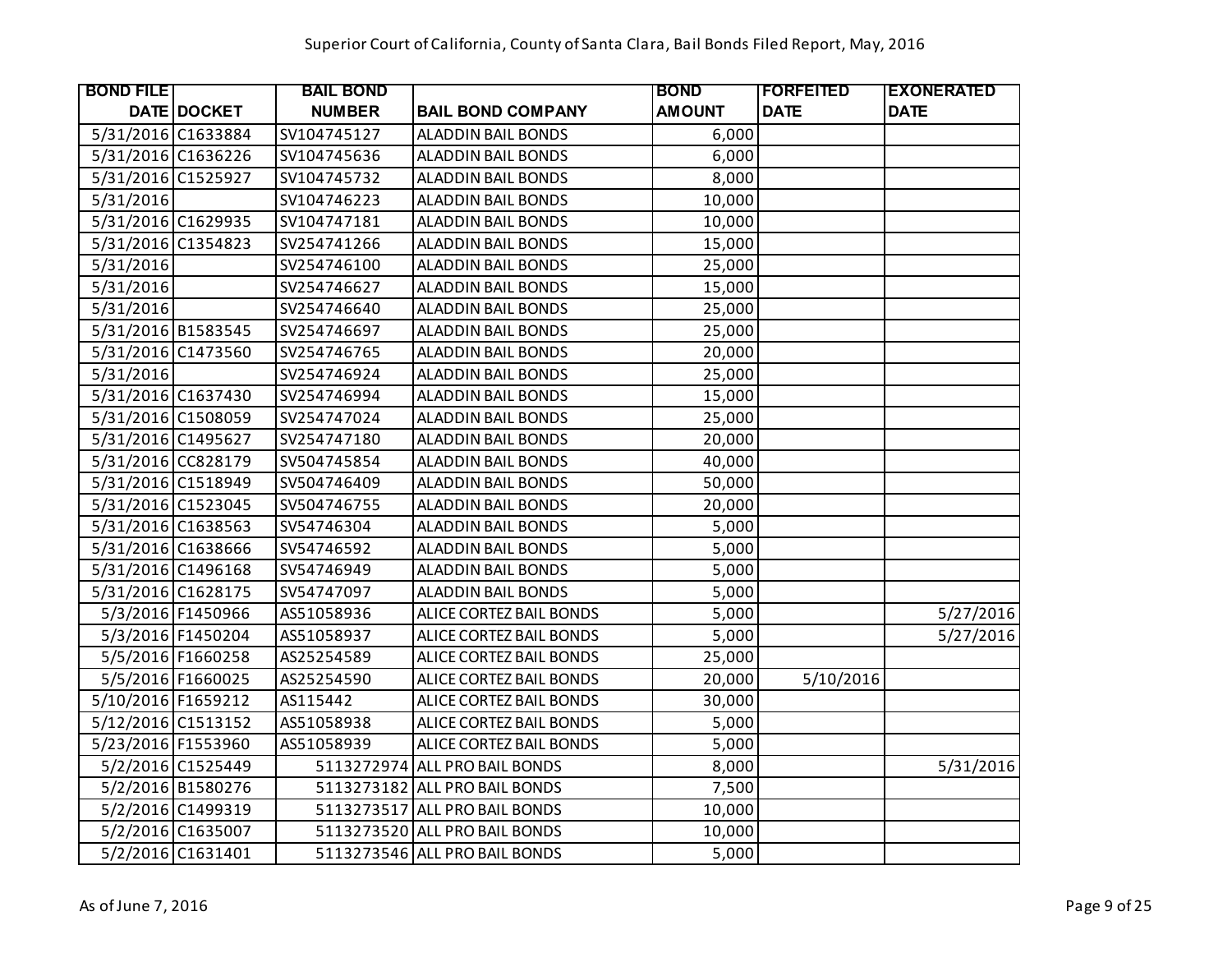| <b>BOND FILE</b> |                   | <b>BAIL BOND</b> |                               | <b>BOND</b>   | <b> FORFEITED</b> | <b>EXONERATED</b> |
|------------------|-------------------|------------------|-------------------------------|---------------|-------------------|-------------------|
|                  | DATE DOCKET       | <b>NUMBER</b>    | <b>BAIL BOND COMPANY</b>      | <b>AMOUNT</b> | <b>DATE</b>       | <b>DATE</b>       |
|                  | 5/2/2016 B1685234 |                  | 5272666508 ALL PRO BAIL BONDS | 25,000        |                   |                   |
|                  | 5/2/2016 C1631971 |                  | 5272666537 ALL PRO BAIL BONDS | 10,000        |                   |                   |
|                  | 5/2/2016 C1631965 |                  | 5272666540 ALL PRO BAIL BONDS | 10,000        |                   |                   |
| 5/2/2016         |                   |                  | 5272666582 ALL PRO BAIL BONDS | 25,000        |                   |                   |
|                  | 5/2/2016 C1522509 |                  | 5272666719 ALL PRO BAIL BONDS | 25,000        |                   |                   |
|                  | 5/2/2016 C1515738 |                  | 5272666722 ALL PRO BAIL BONDS | 25,000        |                   |                   |
| 5/2/2016         |                   |                  | 5551555149 ALL PRO BAIL BONDS | 50,000        |                   |                   |
|                  | 5/3/2016 B1686083 |                  | 5113272846 ALL PRO BAIL BONDS | 10,000        |                   |                   |
| 5/3/2016         |                   |                  | 5113272945 ALL PRO BAIL BONDS | 5,000         |                   |                   |
| 5/3/2016         |                   |                  | 5113273012 ALL PRO BAIL BONDS | 5,000         |                   |                   |
|                  | 5/3/2016 F1659462 |                  | 5113273166 ALL PRO BAIL BONDS | 10,000        |                   | 5/31/2016         |
|                  | 5/3/2016 F1556592 |                  | 5113273533 ALL PRO BAIL BONDS | 10,000        |                   | 5/31/2016         |
|                  | 5/3/2016 B1582437 |                  | 5272639131 ALL PRO BAIL BONDS | 25,000        |                   |                   |
|                  | 5/3/2016 C1516786 |                  | 5272666524 ALL PRO BAIL BONDS | 10,000        |                   |                   |
| 5/3/2016         |                   |                  | 5272666748 ALL PRO BAIL BONDS | 10,000        |                   |                   |
|                  | 5/4/2016 B1581849 |                  | 5113273083 ALL PRO BAIL BONDS | 10,000        |                   |                   |
|                  | 5/4/2016 C1525307 |                  | 5113273335 ALL PRO BAIL BONDS | 3,000         |                   | 5/5/2016          |
|                  | 5/4/2016 C1508770 |                  | 5272638259 ALL PRO BAIL BONDS | 7,500         |                   | 5/24/2016         |
|                  | 5/4/2016 C1519594 |                  | 5551553442 ALL PRO BAIL BONDS | 7,500         |                   |                   |
| 5/5/2016         |                   |                  | 5113272929 ALL PRO BAIL BONDS | 10,000        |                   |                   |
| 5/5/2016         |                   |                  | 5113272961 ALL PRO BAIL BONDS | 10,000        |                   |                   |
|                  | 5/5/2016 B1685558 |                  | 5113273096 ALL PRO BAIL BONDS | 5,000         |                   |                   |
| 5/5/2016         |                   |                  | 5113273348 ALL PRO BAIL BONDS | 5,000         |                   |                   |
| 5/6/2016         |                   |                  | 5272666764 ALL PRO BAIL BONDS | 20,000        |                   |                   |
|                  | 5/6/2016 C1632496 |                  | 5272666777 ALL PRO BAIL BONDS | 15,000        |                   |                   |
|                  | 5/9/2016 C1633513 |                  | 5113272932 ALL PRO BAIL BONDS | 6,000         |                   |                   |
|                  | 5/9/2016 C1633318 |                  | 5113272958 ALL PRO BAIL BONDS | 11,000        |                   |                   |
|                  | 5/9/2016 C1633762 |                  | 5113273124 ALL PRO BAIL BONDS | 5,000         |                   |                   |
|                  | 5/9/2016 C1520348 |                  | 5113273210 ALL PRO BAIL BONDS | 5,000         |                   |                   |
| 5/9/2016         |                   |                  | 5113273223 ALL PRO BAIL BONDS | 11,000        |                   |                   |
|                  | 5/9/2016 C1526104 |                  | 5113273405 ALL PRO BAIL BONDS | 10,000        |                   |                   |
|                  | 5/9/2016 C1636854 |                  | 5250039553 ALL PRO BAIL BONDS | 225,000       |                   |                   |
|                  | 5/9/2016 C1511003 |                  | 5272666636 ALL PRO BAIL BONDS | 20,000        |                   |                   |
| 5/9/2016         |                   |                  | 5272666821 ALL PRO BAIL BONDS | 15,000        |                   |                   |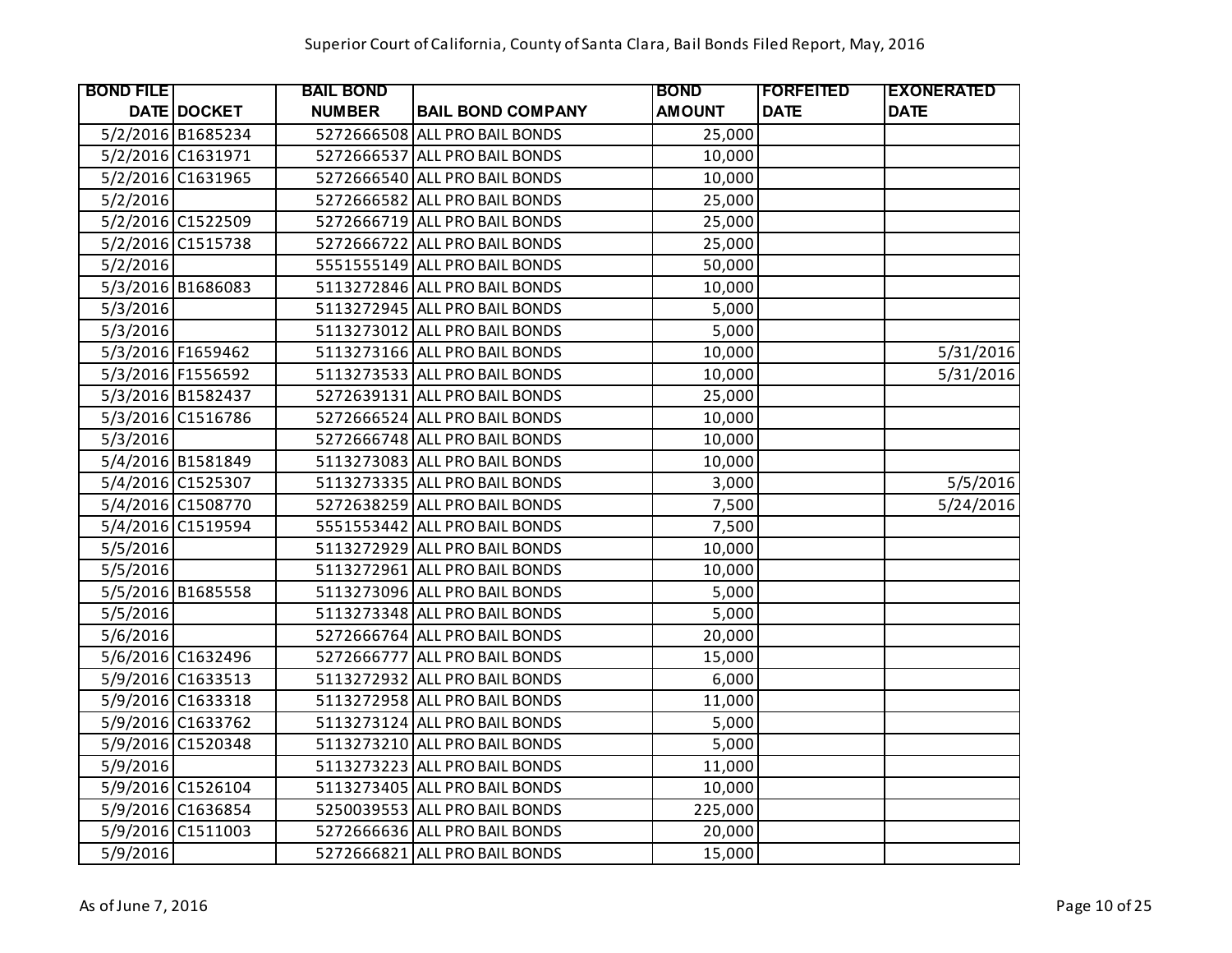| <b>BOND FILE</b>   |                    | <b>BAIL BOND</b> |                               | <b>BOND</b>   | <b> FORFEITED</b> | <b>EXONERATED</b> |
|--------------------|--------------------|------------------|-------------------------------|---------------|-------------------|-------------------|
|                    | <b>DATE DOCKET</b> | <b>NUMBER</b>    | <b>BAIL BOND COMPANY</b>      | <b>AMOUNT</b> | <b>DATE</b>       | <b>DATE</b>       |
| 5/9/2016           |                    |                  | 5272666834 ALL PRO BAIL BONDS | 25,000        |                   |                   |
|                    | 5/9/2016 C1630627  |                  | 5272666847 ALL PRO BAIL BONDS | 25,000        |                   |                   |
| 5/9/2016           |                    |                  | 5551572311 ALL PRO BAIL BONDS | 50,000        |                   |                   |
| 5/10/2016 B1685017 |                    |                  | 5113237012 ALL PRO BAIL BONDS | 5,000         |                   |                   |
| 5/10/2016 B1578354 |                    |                  | 5113262768 ALL PRO BAIL BONDS | 10,000        |                   |                   |
| 5/10/2016 B1582555 |                    |                  | 5113262779 ALL PRO BAIL BONDS | 5,000         |                   |                   |
| 5/10/2016 C1632393 |                    |                  | 5113272888 ALL PRO BAIL BONDS | 10,000        |                   |                   |
| 5/10/2016 C1631436 |                    |                  | 5113272891 ALL PRO BAIL BONDS | 10,000        |                   |                   |
| 5/10/2016 C1635487 |                    |                  | 5113273111 ALL PRO BAIL BONDS | 5,000         |                   |                   |
| 5/10/2016          |                    |                  | 5113273137 ALL PRO BAIL BONDS | 2,000         |                   |                   |
| 5/10/2016 B1259655 |                    |                  | 5113273306 ALL PRO BAIL BONDS | 10,000        |                   |                   |
| 5/10/2016          |                    |                  | 5113273351 ALL PRO BAIL BONDS | 5,000         |                   |                   |
| 5/10/2016 F1659870 |                    |                  | 5113273380 ALL PRO BAIL BONDS | 10,000        |                   |                   |
| 5/10/2016 B1686045 |                    |                  | 5113273392 ALL PRO BAIL BONDS | 5,000         |                   |                   |
| 5/10/2016 B1686045 |                    |                  | 5113273393 ALL PRO BAIL BONDS | 5,000         |                   | 5/10/2016         |
| 5/10/2016          |                    |                  | 5272666409 ALL PRO BAIL BONDS | 25,000        |                   |                   |
| 5/10/2016          |                    |                  | 5272666610 ALL PRO BAIL BONDS | 15,000        |                   |                   |
| 5/10/2016 B1579822 |                    |                  | 5272666623 ALL PRO BAIL BONDS | 25,000        |                   |                   |
| 5/10/2016          |                    |                  | 5272666850 ALL PRO BAIL BONDS | 25,000        |                   |                   |
| 5/10/2016          |                    |                  | 5551572308 ALL PRO BAIL BONDS | 25,000        |                   |                   |
| 5/10/2016 B1684999 |                    |                  | 5551572324 ALL PRO BAIL BONDS | 30,000        |                   |                   |
| 5/10/2016          |                    |                  | 5551572382 ALL PRO BAIL BONDS | 30,000        |                   |                   |
| 5/11/2016 C1635834 |                    |                  | 5272666751 ALL PRO BAIL BONDS | 25,000        |                   |                   |
| 5/12/2016 C1633865 |                    |                  | 5113272903 ALL PRO BAIL BONDS | 5,000         |                   |                   |
| 5/12/2016          |                    |                  | 5113273252 ALL PRO BAIL BONDS | 10,000        |                   |                   |
| 5/12/2016 C1633567 |                    |                  | 5113273364 ALL PRO BAIL BONDS | 11,000        |                   |                   |
| 5/12/2016 B1578361 |                    |                  | 5113273377 ALL PRO BAIL BONDS | 5,000         |                   |                   |
| 5/12/2016 C1637288 |                    |                  | 5272666649 ALL PRO BAIL BONDS | 20,000        |                   |                   |
| 5/12/2016 C1637279 |                    |                  | 5551572296 ALL PRO BAIL BONDS | 50,000        |                   |                   |
| 5/13/2016 C1632405 |                    |                  | 5272588156 ALL PRO BAIL BONDS | 12,000        |                   |                   |
| 5/16/2016 C1487329 |                    |                  | 510555924 ALL PRO BAIL BONDS  | 60,000        |                   |                   |
| 5/16/2016 C1512611 |                    |                  | 5113273447 ALL PRO BAIL BONDS | 10,000        |                   |                   |
| 5/16/2016          |                    |                  | 5272666652 ALL PRO BAIL BONDS | 25,000        |                   |                   |
| 5/16/2016          |                    |                  | 5272666681 ALL PRO BAIL BONDS | 22,000        |                   |                   |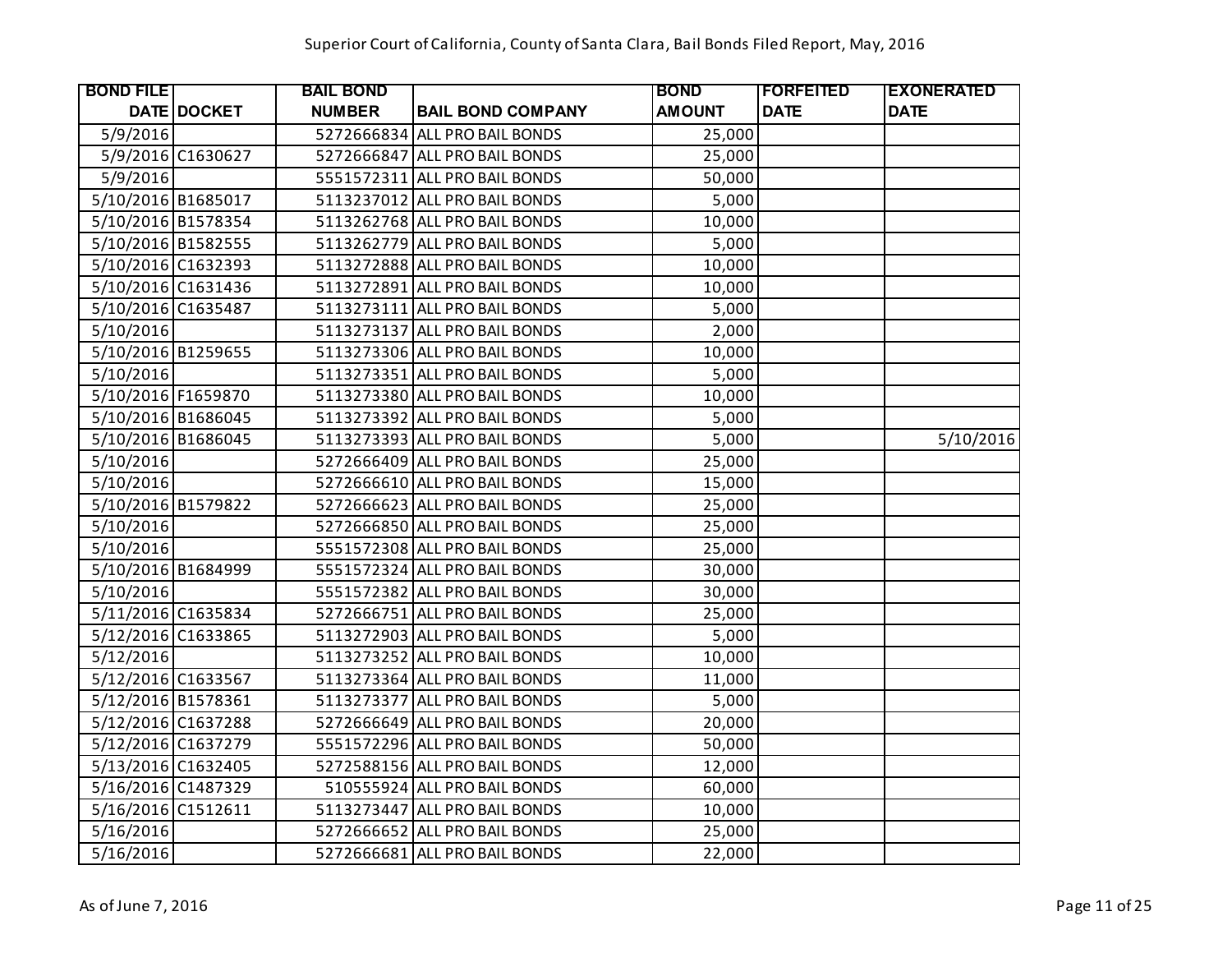| <b>BOND FILE</b>   |             | <b>BAIL BOND</b> |                               | <b>BOND</b>   | <b>FORFEITED</b> | <b>EXONERATED</b> |
|--------------------|-------------|------------------|-------------------------------|---------------|------------------|-------------------|
|                    | DATE DOCKET | <b>NUMBER</b>    | <b>BAIL BOND COMPANY</b>      | <b>AMOUNT</b> | <b>DATE</b>      | <b>DATE</b>       |
| 5/16/2016 F1660016 |             |                  | 5272666818 ALL PRO BAIL BONDS | 15,000        |                  |                   |
| 5/16/2016 F1659373 |             |                  | 5551572395 ALL PRO BAIL BONDS | 10,000        |                  |                   |
| 5/17/2016 C1503086 |             |                  | 5113273249 ALL PRO BAIL BONDS | 5,000         |                  |                   |
| 5/17/2016          |             |                  | 5272666665 ALL PRO BAIL BONDS | 16,000        |                  |                   |
| 5/18/2016 C1633799 |             |                  | 510555940 ALL PRO BAIL BONDS  | 60,000        |                  |                   |
| 5/18/2016 C1632358 |             |                  | 5113272987 ALL PRO BAIL BONDS | 5,000         |                  |                   |
| 5/18/2016 C1637223 |             |                  | 5113273009 ALL PRO BAIL BONDS | 5,000         |                  |                   |
| 5/18/2016 CC758516 |             |                  | 5113295304 ALL PRO BAIL BONDS | 5,000         |                  |                   |
| 5/18/2016 C1637718 |             |                  | 5272687934 ALL PRO BAIL BONDS | 20,000        |                  | 5/25/2016         |
| 5/18/2016 C1076587 |             |                  | 5272687947 ALL PRO BAIL BONDS | 25,000        |                  |                   |
| 5/18/2016 F1660286 |             |                  | 5551572270 ALL PRO BAIL BONDS | 25,000        |                  |                   |
| 5/18/2016          |             |                  | 5551572494 ALL PRO BAIL BONDS | 35,000        |                  |                   |
| 5/19/2016          |             |                  | 527266660 ALL PRO BAIL BONDS  | 25,000        |                  |                   |
| 5/19/2016 C1633175 |             |                  | 5105555937 ALL PRO BAIL BONDS | 75,000        |                  |                   |
| 5/19/2016 B1583455 |             |                  | 5113261491 ALL PRO BAIL BONDS | 2,000         |                  |                   |
| 5/19/2016 B1684330 |             |                  | 5113270066 ALL PRO BAIL BONDS | 10,000        |                  |                   |
| 5/19/2016 B1684988 |             |                  | 5113272990 ALL PRO BAIL BONDS | 10,000        |                  |                   |
| 5/19/2016 B1583512 |             |                  | 5113273265 ALL PRO BAIL BONDS | 5,000         |                  | 5/20/2016         |
| 5/19/2016 B1685842 |             |                  | 5113273281 ALL PRO BAIL BONDS | 5,000         |                  |                   |
| 5/19/2016 C1634588 |             |                  | 5113273322 ALL PRO BAIL BONDS | 5,000         |                  |                   |
| 5/19/2016          |             |                  | 5113273434 ALL PRO BAIL BONDS | 5,000         |                  |                   |
| 5/19/2016 C1635553 |             |                  | 5113273450 ALL PRO BAIL BONDS | 10,000        |                  |                   |
| 5/19/2016          |             |                  | 5113295292 ALL PRO BAIL BONDS | 10,000        |                  |                   |
| 5/19/2016 B1580250 |             |                  | 5272639438 ALL PRO BAIL BONDS | 25,000        |                  |                   |
| 5/19/2016          |             |                  | 5272666694 ALL PRO BAIL BONDS | 15,000        |                  |                   |
| 5/19/2016          |             |                  | 5272666805 ALL PRO BAIL BONDS | 25,000        |                  |                   |
| 5/19/2016 C1636220 |             |                  | 5551572337 ALL PRO BAIL BONDS | 50,000        |                  |                   |
| 5/20/2016          |             |                  | 5113294646 ALL PRO BAIL BONDS | 10,000        |                  |                   |
| 5/20/2016          |             |                  | 5113295250 ALL PRO BAIL BONDS | 1,000         |                  |                   |
| 5/20/2016 C1522665 |             |                  | 5113295289 ALL PRO BAIL BONDS | 5,000         |                  |                   |
| 5/20/2016 C1637038 |             |                  | 5150068774 ALL PRO BAIL BONDS | 129,000       |                  |                   |
| 5/20/2016 C1628527 |             |                  | 5272666595 ALL PRO BAIL BONDS | 10,000        |                  |                   |
| 5/20/2016 C1525941 |             |                  | 5272666780 ALL PRO BAIL BONDS | 25,000        |                  |                   |
| 5/20/2016 C1510262 |             |                  | 5272687455 ALL PRO BAIL BONDS | 20,000        |                  |                   |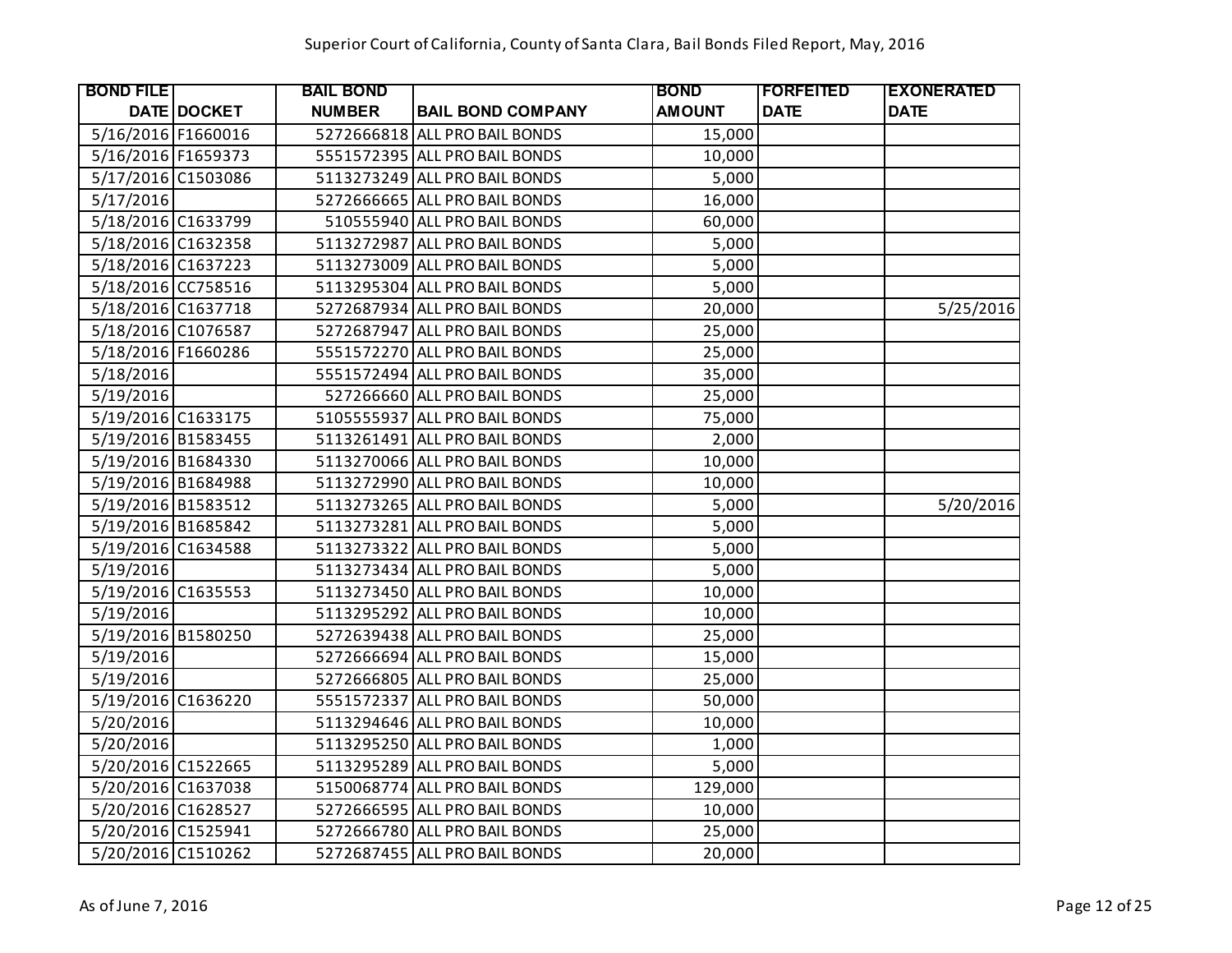| <b>BOND FILE</b>   |             | <b>BAIL BOND</b> |                               | <b>BOND</b>   | <b>FORFEITED</b> | <b>EXONERATED</b> |
|--------------------|-------------|------------------|-------------------------------|---------------|------------------|-------------------|
|                    | DATE DOCKET | <b>NUMBER</b>    | <b>BAIL BOND COMPANY</b>      | <b>AMOUNT</b> | <b>DATE</b>      | <b>DATE</b>       |
| 5/20/2016 C1632785 |             |                  | 5551519842 ALL PRO BAIL BONDS | 30,000        |                  |                   |
| 5/20/2016 C1507379 |             |                  | 5551572283 ALL PRO BAIL BONDS | 5,000         |                  |                   |
| 5/20/2016          |             |                  | 5551587678 ALL PRO BAIL BONDS | 41,000        |                  |                   |
| 5/20/2016 C1634339 |             |                  | 5551587681 ALL PRO BAIL BONDS | 41,000        |                  |                   |
| 5/20/2016 C1634323 |             |                  | 5551587694 ALL PRO BAIL BONDS | 50,000        |                  |                   |
| 5/23/2016 C1502095 |             |                  | 5113294659 ALL PRO BAIL BONDS | 10,000        |                  |                   |
| 5/23/2016 C1635922 |             |                  | 5113294662 ALL PRO BAIL BONDS | 5,000         |                  |                   |
| 5/23/2016          |             |                  | 5113295221 ALL PRO BAIL BONDS | 10,000        |                  |                   |
| 5/23/2016 F1659938 |             |                  | 5113295317 ALL PRO BAIL BONDS | 5,000         |                  |                   |
| 5/23/2016 F1453712 |             |                  | 5113295320 ALL PRO BAIL BONDS | 5,000         |                  |                   |
| 5/23/2016 C1507058 |             |                  | 5272663804 ALL PRO BAIL BONDS | 15,000        |                  |                   |
| 5/23/2016          |             |                  | 5272687835 ALL PRO BAIL BONDS | 20,000        |                  |                   |
| 5/23/2016 C1634792 |             |                  | 5272687921 ALL PRO BAIL BONDS | 20,000        |                  |                   |
| 5/23/2016          |             |                  | 5551587706 ALL PRO BAIL BONDS | 30,000        |                  |                   |
| 5/24/2016          |             |                  | 5113294675 ALL PRO BAIL BONDS | 5,000         |                  |                   |
| 5/24/2016 C1629581 |             |                  | 5272691504 ALL PRO BAIL BONDS | 26,000        |                  |                   |
| 5/24/2016 C1521846 |             |                  | 5272691517 ALL PRO BAIL BONDS | 15,000        |                  |                   |
| 5/25/2016 C1526358 |             |                  | 5113295205 ALL PRO BAIL BONDS | 5,000         |                  |                   |
| 5/25/2016 C1526830 |             |                  | 5272687822 ALL PRO BAIL BONDS | 25,000        |                  |                   |
| 5/25/2016 F1660469 |             |                  | 5272687848 ALL PRO BAIL BONDS | 25,000        |                  |                   |
| 5/26/2016 C1634756 |             |                  | 5113295247 ALL PRO BAIL BONDS | 5,000         |                  |                   |
| 5/26/2016          |             |                  | 5272687736 ALL PRO BAIL BONDS | 25,000        |                  |                   |
| 5/26/2016 C1638089 |             |                  | 5551590548 ALL PRO BAIL BONDS | 50,000        |                  |                   |
| 5/27/2016          |             |                  | 5113299667 ALL PRO BAIL BONDS | 1,250         |                  |                   |
| 5/27/2016 B1580462 |             |                  | 5551572481 ALL PRO BAIL BONDS | 50,000        |                  |                   |
| 5/31/2016 C1632522 |             |                  | 527266555 ALL PRO BAIL BONDS  | 25,000        |                  |                   |
| 5/31/2016 C1480776 |             |                  | 5113294688 ALL PRO BAIL BONDS | 6,000         |                  |                   |
| 5/31/2016          |             |                  | 5113294703 ALL PRO BAIL BONDS | 10,000        |                  |                   |
| 5/31/2016 C1518529 |             |                  | 5113294729 ALL PRO BAIL BONDS | 10,000        |                  |                   |
| 5/31/2016 C1488862 |             |                  | 5113294732 ALL PRO BAIL BONDS | 6,000         |                  |                   |
| 5/31/2016          |             |                  | 5272687666 ALL PRO BAIL BONDS | 25,000        |                  |                   |
| 5/31/2016          |             |                  | 5272687682 ALL PRO BAIL BONDS | 25,000        |                  |                   |
| 5/31/2016          |             |                  | 5272687695 ALL PRO BAIL BONDS | 25,000        |                  |                   |
| 5/31/2016          |             |                  | 5272691533 ALL PRO BAIL BONDS | 25,000        |                  |                   |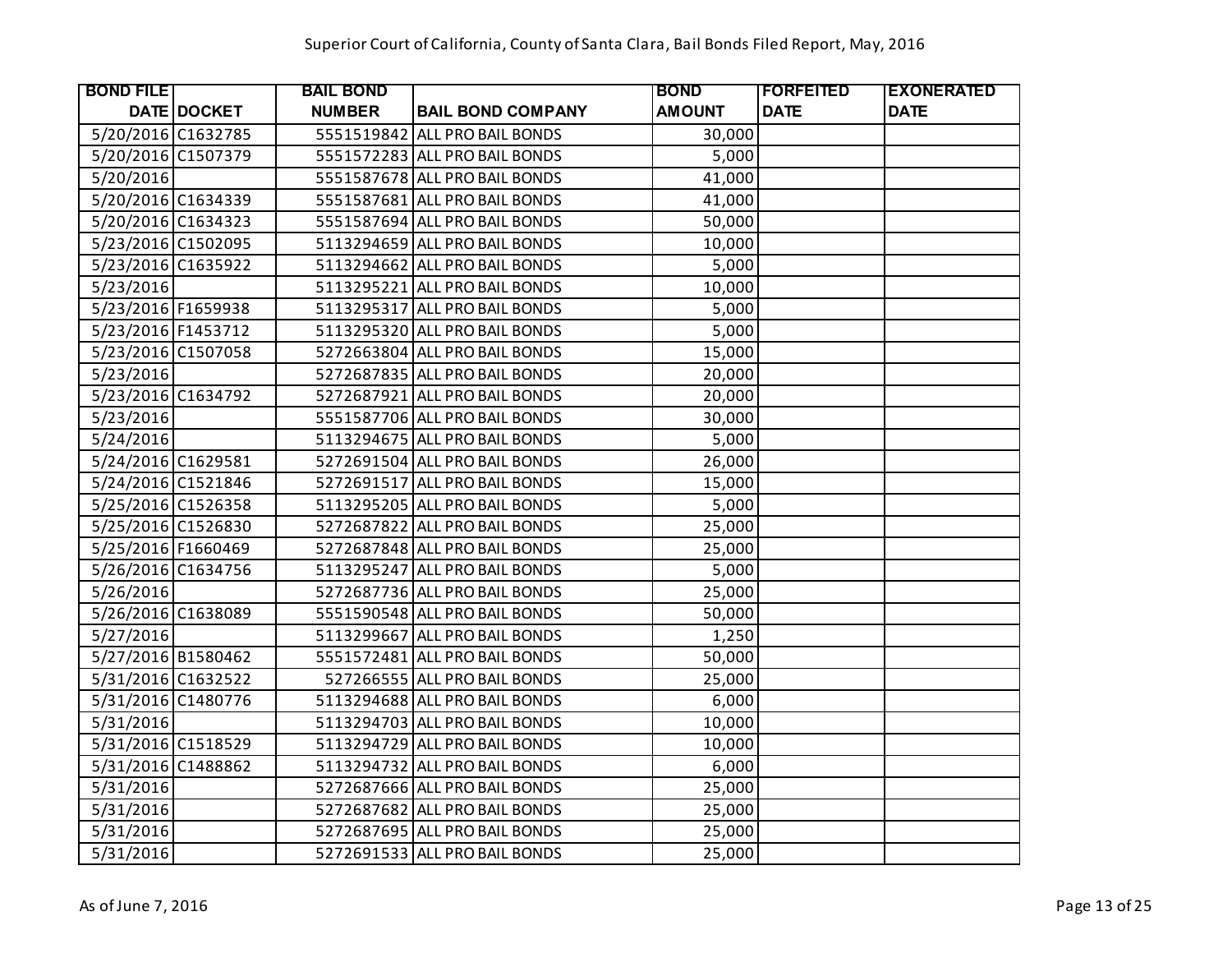| <b>BOND FILE</b>   |                    | <b>BAIL BOND</b> |                               | <b>BOND</b>   | <b> FORFEITED</b> | <b>EXONERATED</b> |
|--------------------|--------------------|------------------|-------------------------------|---------------|-------------------|-------------------|
|                    | <b>DATE DOCKET</b> | <b>NUMBER</b>    | <b>BAIL BOND COMPANY</b>      | <b>AMOUNT</b> | <b>DATE</b>       | <b>DATE</b>       |
| 5/31/2016 C1634614 |                    |                  | 5272691546 ALL PRO BAIL BONDS | 20,000        |                   |                   |
| 5/31/2016 C1523048 |                    |                  | 5551587722 ALL PRO BAIL BONDS | 30,000        |                   |                   |
| 5/31/2016          |                    |                  | 5551587735 ALL PRO BAIL BONDS | 50,000        |                   |                   |
|                    | 5/3/2016 B1685371  | IS30K192139      | AMIGO BAIL BONDS              | 10,000        |                   |                   |
| 5/9/2016           |                    | IS50K115637      | AMIGO BAIL BONDS              | 10,000        |                   |                   |
| 5/9/2016           |                    | IS50K119363      | AMIGO BAIL BONDS              | 25,000        |                   |                   |
| 5/31/2016          |                    | IS50K115636      | AMIGO BAIL BONDS              | 25,000        |                   |                   |
| 5/17/2016          |                    | AS100140122      | ANGELA M. SOBOTA BAIL BONDS   | 35,000        |                   |                   |
|                    | 5/2/2016 B1685740  | T10050553048     | <b>BAD BOYS BAIL BONDS</b>    | 75,000        |                   |                   |
| 5/2/2016           |                    | T10050563051     | <b>BAD BOYS BAIL BONDS</b>    | 76,000        |                   |                   |
|                    | 5/2/2016 C1631682  | T2550563019      | <b>BAD BOYS BAIL BONDS</b>    | 15,000        |                   | 5/4/2016          |
| 5/2/2016           |                    | T2550563020      | <b>BAD BOYS BAIL BONDS</b>    | 25,000        |                   |                   |
| 5/2/2016           |                    | T2550563021      | <b>BAD BOYS BAIL BONDS</b>    | 16,000        |                   |                   |
| 5/2/2016           |                    | T50050559764     | <b>BAD BOYS BAIL BONDS</b>    | 100,000       |                   |                   |
|                    | 5/2/2016 B1685103  | T550555913       | <b>BAD BOYS BAIL BONDS</b>    | 5,000         |                   | 5/16/2016         |
|                    | 5/2/2016 B1685111  | T550555914       | <b>BAD BOYS BAIL BONDS</b>    | 5,000         |                   |                   |
| 5/3/2016           |                    | T1050559725      | <b>BAD BOYS BAIL BONDS</b>    | 10,000        |                   |                   |
| 5/3/2016           |                    | T2550553640      | <b>BAD BOYS BAIL BONDS</b>    | 25,000        |                   |                   |
| 5/3/2016           |                    | T2550559740      | <b>BAD BOYS BAIL BONDS</b>    | 25,000        |                   |                   |
| 5/3/2016           |                    | T5050557186      | <b>BAD BOYS BAIL BONDS</b>    | 31,000        |                   |                   |
| 5/3/2016           |                    | T5050563036      | <b>BAD BOYS BAIL BONDS</b>    | 35,000        |                   |                   |
| 5/3/2016           |                    | T550548688       | <b>BAD BOYS BAIL BONDS</b>    | 5,000         |                   |                   |
|                    | 5/4/2016 C1527244  | T1050563004      | <b>BAD BOYS BAIL BONDS</b>    | 10,000        | 6/2/2016          |                   |
|                    | 5/5/2016 B1580174  | T1050556442      | <b>BAD BOYS BAIL BONDS</b>    | 10,000        |                   |                   |
|                    | 5/5/2016 F1659960  | T2550555523      | <b>BAD BOYS BAIL BONDS</b>    | 12,500        |                   |                   |
|                    | 5/5/2016 F1244659  | T5050543052      | <b>BAD BOYS BAIL BONDS</b>    | 25,000        |                   |                   |
|                    | 5/5/2016 C1526922  | T5050563040      | <b>BAD BOYS BAIL BONDS</b>    | 50,000        |                   |                   |
| 5/6/2016           |                    | T1050563006      | <b>BAD BOYS BAIL BONDS</b>    | 10,000        |                   |                   |
|                    | 5/9/2016 C1635072  | T1050557156      | <b>BAD BOYS BAIL BONDS</b>    | 10,000        |                   |                   |
| 5/9/2016           |                    | T1050563008      | <b>BAD BOYS BAIL BONDS</b>    | 10,000        |                   |                   |
| 5/9/2016           |                    | T1050563009      | <b>BAD BOYS BAIL BONDS</b>    | 10,000        |                   |                   |
| 5/9/2016           |                    | T2550563027      | <b>BAD BOYS BAIL BONDS</b>    | 15,000        |                   |                   |
|                    | 5/9/2016 C1636140  | T50050539268     | <b>BAD BOYS BAIL BONDS</b>    | 105,000       |                   |                   |
|                    | 5/9/2016 C1634548  | T5050563039      | <b>BAD BOYS BAIL BONDS</b>    | 16,000        |                   |                   |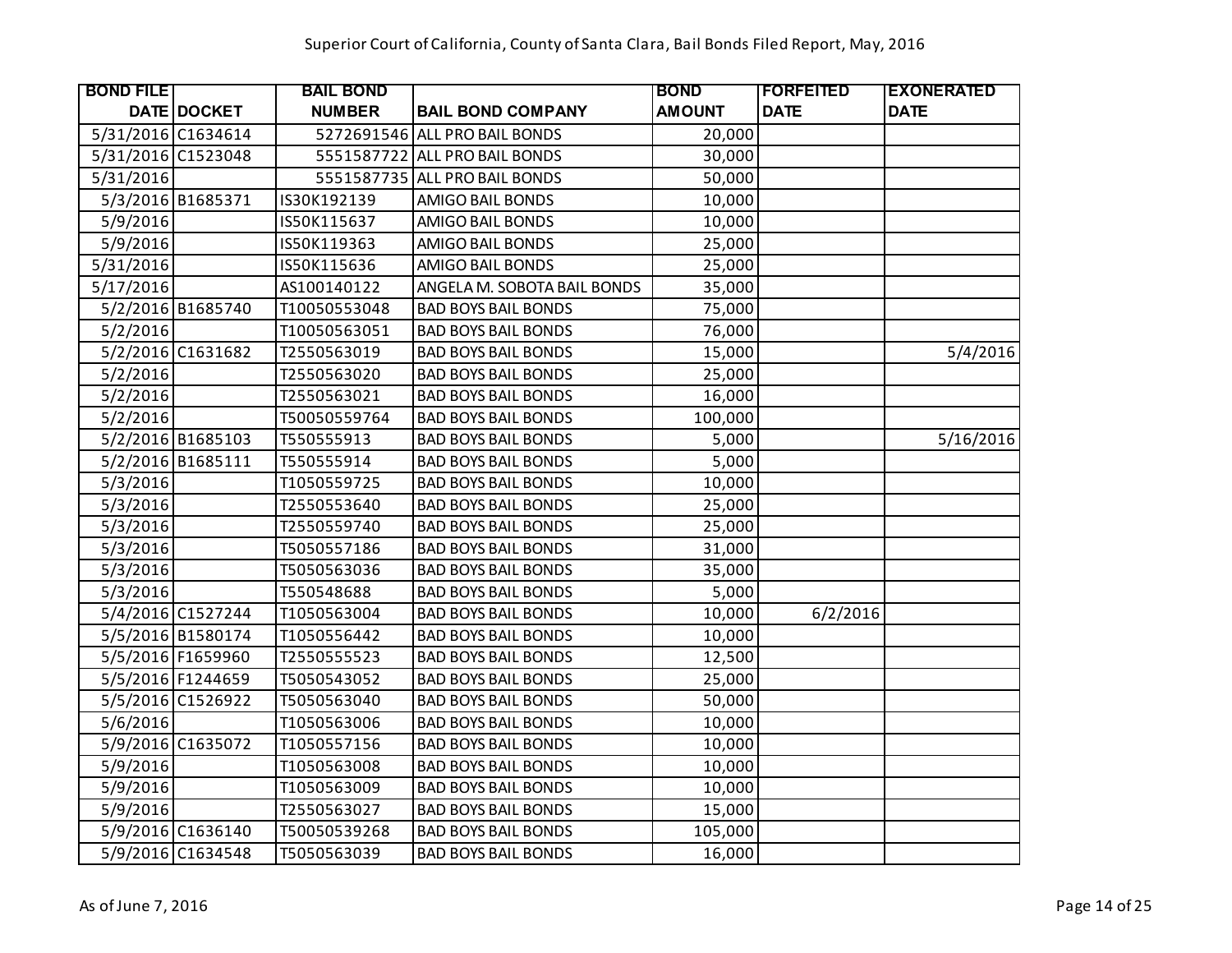| <b>BOND FILE</b>   |                    | <b>BAIL BOND</b> |                            | <b>BOND</b>   | <b> FORFEITED</b> | <b>EXONERATED</b> |
|--------------------|--------------------|------------------|----------------------------|---------------|-------------------|-------------------|
|                    | <b>DATE DOCKET</b> | <b>NUMBER</b>    | <b>BAIL BOND COMPANY</b>   | <b>AMOUNT</b> | <b>DATE</b>       | <b>DATE</b>       |
| 5/9/2016           |                    | T5050563043      | <b>BAD BOYS BAIL BONDS</b> | 50,000        |                   |                   |
|                    | 5/9/2016 C1634593  | T550553587       | <b>BAD BOYS BAIL BONDS</b> | 5,000         |                   |                   |
|                    | 5/9/2016 C1632411  | T550559717       | <b>BAD BOYS BAIL BONDS</b> | 5,000         |                   |                   |
|                    | 5/9/2016 C1359336  | T550562995       | <b>BAD BOYS BAIL BONDS</b> | 5,000         |                   |                   |
|                    | 5/9/2016 C1634270  | T550562997       | <b>BAD BOYS BAIL BONDS</b> | 5,000         |                   |                   |
|                    | 5/9/2016 C1634451  | T550562998       | <b>BAD BOYS BAIL BONDS</b> | 5,000         |                   |                   |
|                    | 5/9/2016 C1635081  | TIM50563054      | <b>BAD BOYS BAIL BONDS</b> | 150,000       |                   |                   |
| 5/10/2016          |                    | T2550563023      | <b>BAD BOYS BAIL BONDS</b> | 11,000        |                   |                   |
| 5/10/2016          |                    | T2550563024      | <b>BAD BOYS BAIL BONDS</b> | 10,000        |                   |                   |
| 5/10/2016 B1683780 |                    | T2550563025      | <b>BAD BOYS BAIL BONDS</b> | 20,000        |                   |                   |
| 5/10/2016          |                    | T50050563967     | <b>BAD BOYS BAIL BONDS</b> | 105,000       |                   |                   |
| 5/10/2016 B1685954 |                    | T5050559744      | <b>BAD BOYS BAIL BONDS</b> | 25,000        |                   |                   |
| 5/10/2016          |                    | T5050563035      | <b>BAD BOYS BAIL BONDS</b> | 20,000        |                   |                   |
| 5/10/2016 C1634521 |                    | T550563001       | <b>BAD BOYS BAIL BONDS</b> | 5,000         |                   |                   |
| 5/11/2016          |                    | T2550556199      | <b>BAD BOYS BAIL BONDS</b> | 20,000        |                   |                   |
| 5/11/2016          |                    | T5050559741      | <b>BAD BOYS BAIL BONDS</b> | 25,000        |                   |                   |
| 5/12/2016 C1630214 |                    | T1050564077      | <b>BAD BOYS BAIL BONDS</b> | 10,000        | 5/31/2016         |                   |
| 5/12/2016 C1632192 |                    | T1050564078      | <b>BAD BOYS BAIL BONDS</b> | 10,000        | 5/31/2016         |                   |
| 5/12/2016 C1634517 |                    | T2550563920      | <b>BAD BOYS BAIL BONDS</b> | 20,000        |                   |                   |
| 5/12/2016 C1634602 |                    | T550562996       | <b>BAD BOYS BAIL BONDS</b> | 5,000         |                   |                   |
| 5/12/2016 C1634694 |                    | T550562999       | <b>BAD BOYS BAIL BONDS</b> | 5,000         |                   |                   |
| 5/12/2016 C1635934 |                    | T550563000       | <b>BAD BOYS BAIL BONDS</b> | 5,000         |                   |                   |
| 5/13/2016 C1636136 |                    | T1050542963      | <b>BAD BOYS BAIL BONDS</b> | 10,000        |                   |                   |
| 5/13/2016 C1518976 |                    | T1050563005      | <b>BAD BOYS BAIL BONDS</b> | 10,000        |                   |                   |
| 5/13/2016 C1521416 |                    | T2550550785      | <b>BAD BOYS BAIL BONDS</b> | 15,000        |                   |                   |
| 5/16/2016          |                    | T1050563010      | <b>BAD BOYS BAIL BONDS</b> | 10,000        |                   |                   |
| 5/16/2016 C1522974 |                    | T2550563018      | <b>BAD BOYS BAIL BONDS</b> | 5,000         |                   |                   |
| 5/16/2016          |                    | T2550564094      | <b>BAD BOYS BAIL BONDS</b> | 10,000        |                   |                   |
| 5/16/2016 C1518354 |                    | T2550564095      | <b>BAD BOYS BAIL BONDS</b> | 15,000        |                   |                   |
| 5/16/2016 C1636368 |                    | T5050563044      | <b>BAD BOYS BAIL BONDS</b> | 30,000        |                   |                   |
| 5/16/2016 F1555412 |                    | T5050563246      | <b>BAD BOYS BAIL BONDS</b> | 30,000        |                   |                   |
| 5/16/2016 C1636368 |                    | T5050564097      | <b>BAD BOYS BAIL BONDS</b> | 30,000        |                   |                   |
| 5/16/2016 C1525574 |                    | T550563002       | <b>BAD BOYS BAIL BONDS</b> | 5,000         |                   |                   |
| 5/16/2016 C1634119 |                    | T550563883       | <b>BAD BOYS BAIL BONDS</b> | 5,000         |                   |                   |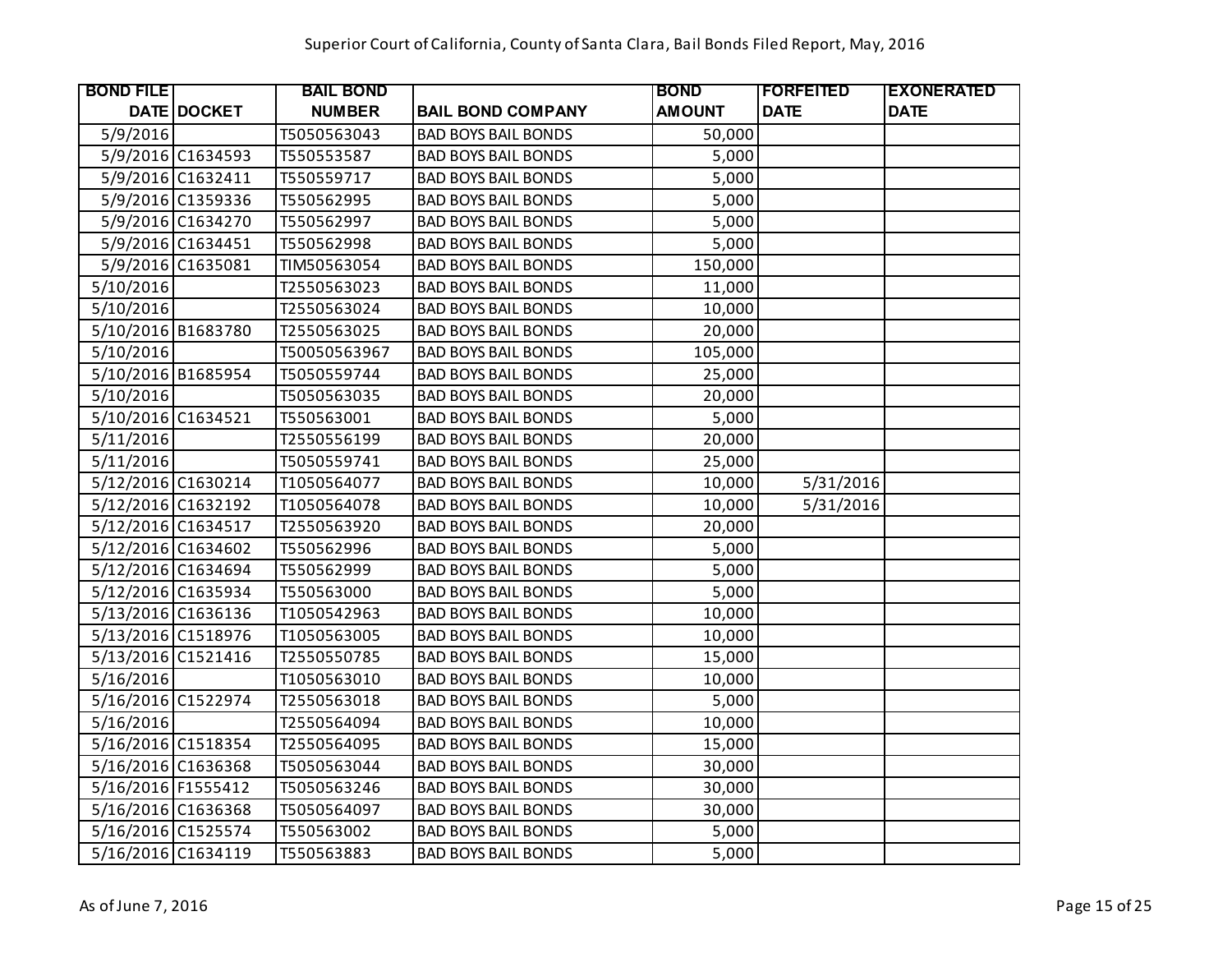| <b>BOND FILE</b>   |                    | <b>BAIL BOND</b> |                            | <b>BOND</b>   | <b> FORFEITED</b> | <b>EXONERATED</b> |
|--------------------|--------------------|------------------|----------------------------|---------------|-------------------|-------------------|
|                    | <b>DATE DOCKET</b> | <b>NUMBER</b>    | <b>BAIL BOND COMPANY</b>   | <b>AMOUNT</b> | <b>DATE</b>       | <b>DATE</b>       |
| 5/16/2016          |                    | T7550563046      | <b>BAD BOYS BAIL BONDS</b> | 75,000        |                   |                   |
| 5/17/2016          |                    | T2550563917      | <b>BAD BOYS BAIL BONDS</b> | 21,000        |                   |                   |
| 5/17/2016          |                    | T5050563245      | <b>BAD BOYS BAIL BONDS</b> | 50,000        |                   |                   |
| 5/17/2016 F1659657 |                    | TIM50553673      | <b>BAD BOYS BAIL BONDS</b> | 325,000       |                   |                   |
| 5/18/2016 B1685334 |                    | T1050563011      | <b>BAD BOYS BAIL BONDS</b> | 10,000        | 5/19/2016         |                   |
| 5/18/2016          |                    | T1050563012      | <b>BAD BOYS BAIL BONDS</b> | 10,000        |                   |                   |
| 5/18/2016          |                    | T550554193       | <b>BAD BOYS BAIL BONDS</b> | 5,000         |                   |                   |
| 5/19/2016          |                    | AS25256628       | <b>BAD BOYS BAIL BONDS</b> | 25,000        |                   |                   |
| 5/19/2016          |                    | T1M50541273      | <b>BAD BOYS BAIL BONDS</b> | 125,000       |                   |                   |
| 5/19/2016          |                    | T2550556447      | <b>BAD BOYS BAIL BONDS</b> | 25,000        |                   |                   |
| 5/19/2016 C1634061 |                    | T550563003       | <b>BAD BOYS BAIL BONDS</b> | 5,000         |                   |                   |
| 5/19/2016 C1630209 |                    | T550564076       | <b>BAD BOYS BAIL BONDS</b> | 5,000         |                   |                   |
| 5/20/2016          |                    | T2550564896      | <b>BAD BOYS BAIL BONDS</b> | 25,000        |                   |                   |
| 5/23/2016 C1637171 |                    | T10050556499     | <b>BAD BOYS BAIL BONDS</b> | 100,000       |                   |                   |
| 5/23/2016 C1632643 |                    | T10050563964     | <b>BAD BOYS BAIL BONDS</b> | 60,000        |                   |                   |
| 5/23/2016 C1637381 |                    | T10050564122     | <b>BAD BOYS BAIL BONDS</b> | 75,000        |                   |                   |
| 5/23/2016 C1486125 |                    | T1050563226      | <b>BAD BOYS BAIL BONDS</b> | 5,000         |                   |                   |
| 5/23/2016 C1638091 |                    | T25050554258     | <b>BAD BOYS BAIL BONDS</b> | 250,000       |                   |                   |
| 5/23/2016          |                    | T2550564898      | <b>BAD BOYS BAIL BONDS</b> | 25,000        |                   |                   |
| 5/23/2016 C1632644 |                    | T5050564921      | <b>BAD BOYS BAIL BONDS</b> | 30,000        |                   |                   |
| 5/23/2016          |                    | T5050564922      | <b>BAD BOYS BAIL BONDS</b> | 25,000        |                   |                   |
| 5/23/2016 C1367013 |                    | T550554192       | <b>BAD BOYS BAIL BONDS</b> | 5,000         |                   |                   |
| 5/23/2016          |                    | T550564865       | <b>BAD BOYS BAIL BONDS</b> | 5,000         |                   |                   |
| 5/23/2016 C1633527 |                    | T550564866       | <b>BAD BOYS BAIL BONDS</b> | 5,000         |                   |                   |
| 5/23/2016 C1632644 |                    | T7550550817      | <b>BAD BOYS BAIL BONDS</b> | 30,000        |                   |                   |
| 5/24/2016 C1517346 |                    | T1050563912      | <b>BAD BOYS BAIL BONDS</b> | 10,000        |                   |                   |
| 5/24/2016 C1362563 |                    | T1050564874      | <b>BAD BOYS BAIL BONDS</b> | 10,000        |                   |                   |
| 5/25/2016          |                    | T2550565642      | <b>BAD BOYS BAIL BONDS</b> | 22,000        |                   |                   |
| 5/25/2016          |                    | T5050563042      | <b>BAD BOYS BAIL BONDS</b> | 15,000        |                   |                   |
| 5/25/2016          |                    | T5050565213      | <b>BAD BOYS BAIL BONDS</b> | 20,000        |                   |                   |
| 5/26/2016 C1637901 |                    | T550565605       | <b>BAD BOYS BAIL BONDS</b> | 5,000         |                   |                   |
| 5/27/2016 B1583283 |                    | T10050564123     | <b>BAD BOYS BAIL BONDS</b> | 100,000       |                   |                   |
| 5/27/2016 B1686024 |                    | T2550563916      | <b>BAD BOYS BAIL BONDS</b> | 25,000        |                   |                   |
| 5/27/2016 B1686027 |                    | T2550564897      | <b>BAD BOYS BAIL BONDS</b> | 10,000        |                   |                   |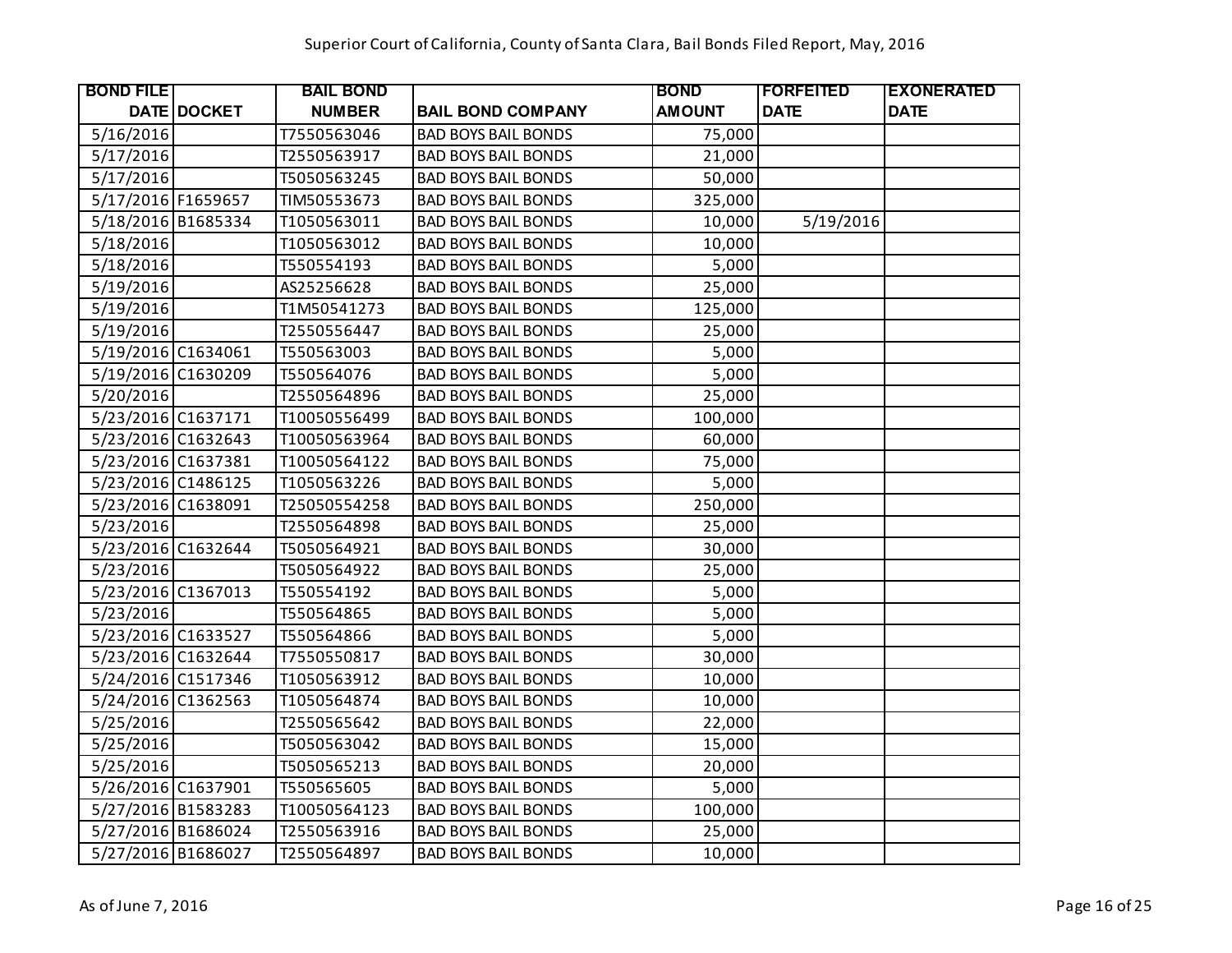| <b>BOND FILE</b>           |                    | <b>BAIL BOND</b>     |                                | <b>BOND</b>   | <b> FORFEITED</b>              | <b>EXONERATED</b>    |
|----------------------------|--------------------|----------------------|--------------------------------|---------------|--------------------------------|----------------------|
|                            | <b>DATE DOCKET</b> | <b>NUMBER</b>        | <b>BAIL BOND COMPANY</b>       | <b>AMOUNT</b> | <b>DATE</b>                    | <b>DATE</b>          |
| 5/27/2016                  |                    | T2550565182          | <b>BAD BOYS BAIL BONDS</b>     | 25,000        |                                |                      |
| 5/27/2016                  |                    | T2550565641          | <b>BAD BOYS BAIL BONDS</b>     | 20,000        |                                |                      |
| 5/27/2016 C1630448         |                    | T550565603           | <b>BAD BOYS BAIL BONDS</b>     | 5,000         |                                |                      |
| 5/31/2016 C1637809         |                    | T10050565665         | <b>BAD BOYS BAIL BONDS</b>     | 100,000       |                                |                      |
| 5/31/2016 C1634605         |                    | T1050564875          | <b>BAD BOYS BAIL BONDS</b>     | 5,000         |                                |                      |
| 5/31/2016 C1634750         |                    | T1050565181          | <b>BAD BOYS BAIL BONDS</b>     | 7,500         |                                |                      |
| 5/31/2016 C1637151         |                    | T1050565614          | <b>BAD BOYS BAIL BONDS</b>     | 10,000        |                                |                      |
| 5/31/2016 C1104077         |                    | T2550565640          | <b>BAD BOYS BAIL BONDS</b>     | 25,000        |                                |                      |
| 5/31/2016                  |                    | T2550566094          | <b>BAD BOYS BAIL BONDS</b>     | 20,000        |                                |                      |
| 5/31/2016 C1635931         |                    | T5050563041          | <b>BAD BOYS BAIL BONDS</b>     | 40,000        |                                |                      |
| 5/31/2016                  |                    | T5050563242          | <b>BAD BOYS BAIL BONDS</b>     | 35,000        |                                |                      |
| 5/31/2016                  |                    | T5050563244          | <b>BAD BOYS BAIL BONDS</b>     | 20,000        |                                |                      |
| 5/31/2016                  |                    | T5050563950          | <b>BAD BOYS BAIL BONDS</b>     | 35,000        |                                |                      |
| 5/31/2016                  |                    | T5050565654          | <b>BAD BOYS BAIL BONDS</b>     | 50,000        |                                |                      |
| 5/31/2016 C1505447         |                    | T550546417           | <b>BAD BOYS BAIL BONDS</b>     | 5,000         |                                |                      |
| 5/31/2016 C1520700         |                    | T550556431           | <b>BAD BOYS BAIL BONDS</b>     | 3,000         |                                |                      |
| <b>BOND FILE D' DOCKET</b> |                    | <b>BAIL BOND NUM</b> | <b>BAIL BOND COMPANY</b>       |               | <b>BOND AMOUN FORFEITED DT</b> | <b>EXONERATED DT</b> |
|                            | 5/2/2016 C1631193  | AS15451700           | <b>BAIL HOTLINE BAIL BONDS</b> | 11,000        |                                |                      |
|                            | 5/2/2016 C1636492  | AS15451710           | <b>BAIL HOTLINE BAIL BONDS</b> | 15,000        |                                | 5/26/2016            |
|                            | 5/2/2016 B1684176  | AS25251931           | <b>BAIL HOTLINE BAIL BONDS</b> | 25,000        |                                |                      |
| 5/2/2016                   |                    | AS25252288           | <b>BAIL HOTLINE BAIL BONDS</b> | 25,000        |                                |                      |
| 5/2/2016                   |                    | AS50189129           | <b>BAIL HOTLINE BAIL BONDS</b> | 25,000        |                                |                      |
| 5/2/2016                   |                    | AS50189135           | <b>BAIL HOTLINE BAIL BONDS</b> | 36,000        |                                |                      |
| 5/2/2016                   |                    | AS50189138           | <b>BAIL HOTLINE BAIL BONDS</b> | 36,000        |                                |                      |
|                            | 5/2/2016 B1685395  | AS51081704           | <b>BAIL HOTLINE BAIL BONDS</b> | 5,000         |                                |                      |
|                            | 5/2/2016 C1632399  | AS51081705           | <b>BAIL HOTLINE BAIL BONDS</b> | 5,000         | 5/31/2016                      |                      |
|                            | 5/2/2016 C1400295  | AS51104757           | <b>BAIL HOTLINE BAIL BONDS</b> | 5,000         |                                |                      |
| 5/3/2016                   |                    | AS100138562          | <b>BAIL HOTLINE BAIL BONDS</b> | 55,000        |                                |                      |
|                            | 5/3/2016 B1685565  | AS15451705           | <b>BAIL HOTLINE BAIL BONDS</b> | 10,000        |                                |                      |
|                            | 5/3/2016 B1365833  | AS25252878           | <b>BAIL HOTLINE BAIL BONDS</b> | 25,000        |                                |                      |
| 5/3/2016                   |                    | AS25254066           | <b>BAIL HOTLINE BAIL BONDS</b> | 25,000        |                                |                      |
| 5/3/2016                   |                    | AS50189140           | <b>BAIL HOTLINE BAIL BONDS</b> | 26,000        |                                |                      |
| 5/4/2016                   |                    | AS100138564          | <b>BAIL HOTLINE BAIL BONDS</b> | 85,000        |                                |                      |
| 5/4/2016                   |                    | AS25254068           | <b>BAIL HOTLINE BAIL BONDS</b> | 25,000        |                                |                      |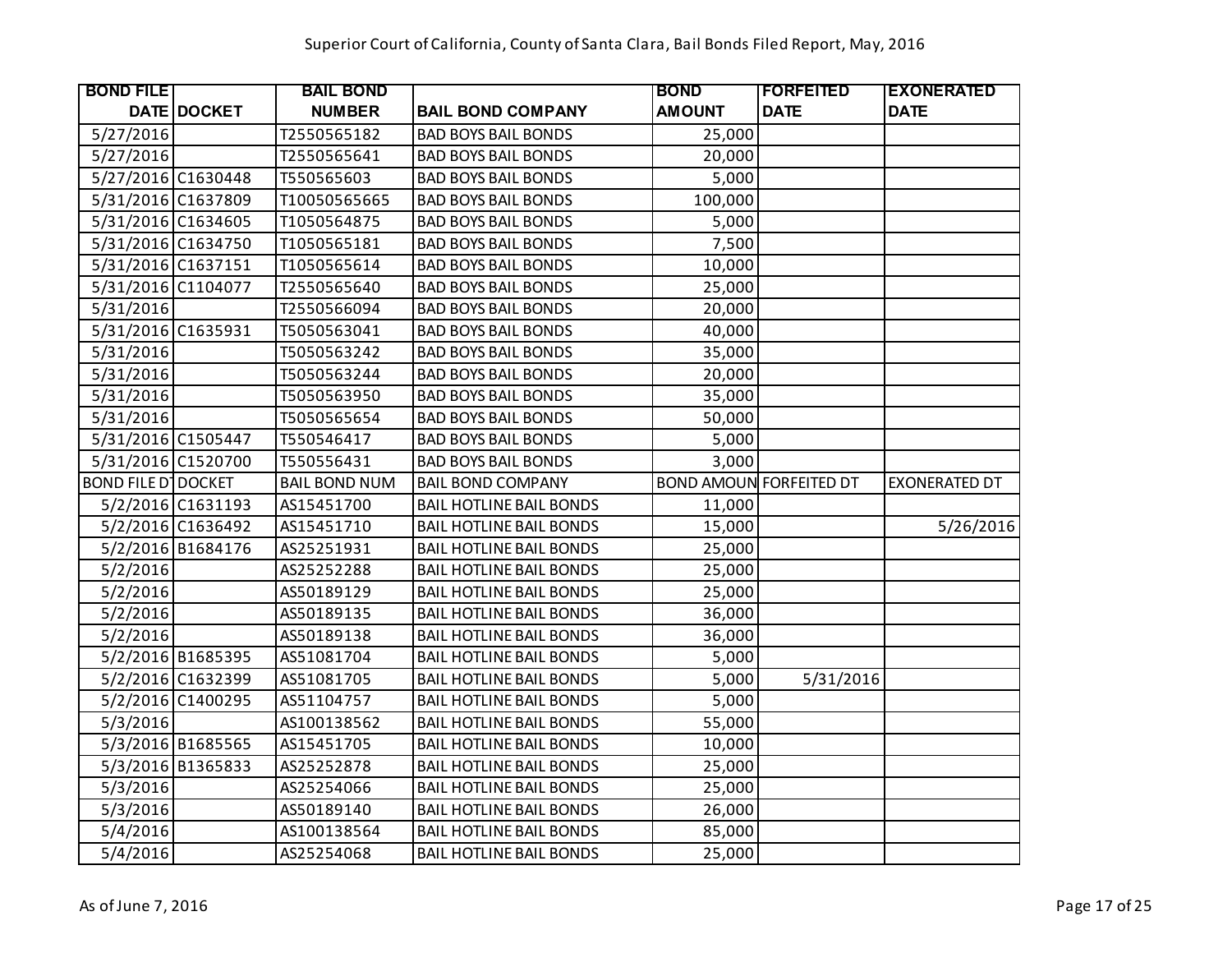| <b>BOND FILE</b>   |                   | <b>BAIL BOND</b> |                                | <b>BOND</b>   | <b> FORFEITED</b> | <b>EXONERATED</b> |
|--------------------|-------------------|------------------|--------------------------------|---------------|-------------------|-------------------|
|                    | DATE DOCKET       | <b>NUMBER</b>    | <b>BAIL BOND COMPANY</b>       | <b>AMOUNT</b> | <b>DATE</b>       | <b>DATE</b>       |
| 5/5/2016           |                   | AS15451518       | <b>BAIL HOTLINE BAIL BONDS</b> | 10,000        |                   |                   |
| 5/5/2016           |                   | AS25256626       | <b>BAIL HOTLINE BAIL BONDS</b> | 25,000        |                   |                   |
|                    | 5/5/2016 C1633425 | AS50189141       | <b>BAIL HOTLINE BAIL BONDS</b> | 30,000        | 6/3/2016          |                   |
| 5/6/2016           |                   | AS25254065       | <b>BAIL HOTLINE BAIL BONDS</b> | 21,000        |                   |                   |
| 5/6/2016           |                   | AS25256627       | <b>BAIL HOTLINE BAIL BONDS</b> | 5,000         |                   |                   |
| 5/9/2016           |                   | AS15451708       | <b>BAIL HOTLINE BAIL BONDS</b> | 10,000        |                   |                   |
|                    | 5/9/2016 C1633519 | AS25254067       | <b>BAIL HOTLINE BAIL BONDS</b> | 16,000        |                   |                   |
| 5/9/2016           |                   | AS50189142       | <b>BAIL HOTLINE BAIL BONDS</b> | 35,000        |                   |                   |
|                    | 5/9/2016 C1633469 | AS51086869       | <b>BAIL HOTLINE BAIL BONDS</b> | 5,000         |                   |                   |
|                    | 5/9/2016 C1633550 | AS51106005       | <b>BAIL HOTLINE BAIL BONDS</b> | 3,000         |                   |                   |
| 5/10/2016 B1685986 |                   | AS150117588      | <b>BAIL HOTLINE BAIL BONDS</b> | 125,000       |                   |                   |
| 5/10/2016 B1685287 |                   | AS15451530       | <b>BAIL HOTLINE BAIL BONDS</b> | 1,000         |                   |                   |
| 5/10/2016          |                   | AS15451707       | <b>BAIL HOTLINE BAIL BONDS</b> | 15,000        |                   |                   |
| 5/10/2016          |                   | AS15451709       | <b>BAIL HOTLINE BAIL BONDS</b> | 10,000        |                   |                   |
| 5/10/2016 C1485949 |                   | AS25256614       | <b>BAIL HOTLINE BAIL BONDS</b> | 25,000        |                   |                   |
| 5/11/2016 C1635215 |                   | AS15451520       | <b>BAIL HOTLINE BAIL BONDS</b> | 10,000        |                   |                   |
| 5/11/2016 C1506322 |                   | AS51104758       | <b>BAIL HOTLINE BAIL BONDS</b> | 5,000         |                   |                   |
| 5/13/2016 B1579157 |                   | AS100138565      | <b>BAIL HOTLINE BAIL BONDS</b> | 100,000       |                   |                   |
| 5/13/2016 C1501629 |                   | AS15451521       | <b>BAIL HOTLINE BAIL BONDS</b> | 15,000        |                   |                   |
| 5/16/2016 C1633666 |                   | AS150117576      | <b>BAIL HOTLINE BAIL BONDS</b> | 150,000       |                   |                   |
| 5/16/2016 F1658527 |                   | AS15450655       | <b>BAIL HOTLINE BAIL BONDS</b> | 15,000        |                   |                   |
| 5/16/2016 F1658885 |                   | AS15450658       | <b>BAIL HOTLINE BAIL BONDS</b> | 10,000        |                   |                   |
| 5/16/2016 F1659415 |                   | AS15451522       | <b>BAIL HOTLINE BAIL BONDS</b> | 10,000        |                   |                   |
| 5/16/2016 C1523943 |                   | AS15451528       | <b>BAIL HOTLINE BAIL BONDS</b> | 6,000         |                   |                   |
| 5/16/2016 F1659286 |                   | AS15451711       | <b>BAIL HOTLINE BAIL BONDS</b> | 5,000         |                   |                   |
| 5/16/2016 C1490731 |                   | AS25256625       | <b>BAIL HOTLINE BAIL BONDS</b> | 15,000        |                   |                   |
| 5/16/2016 C1632896 |                   | AS50189087       | <b>BAIL HOTLINE BAIL BONDS</b> | 25,000        |                   |                   |
| 5/16/2016          |                   | AS50190990       | <b>BAIL HOTLINE BAIL BONDS</b> | 26,000        |                   |                   |
| 5/17/2016 C1633778 |                   | AS51104755       | <b>BAIL HOTLINE BAIL BONDS</b> | 5,000         |                   |                   |
| 5/18/2016 C1634323 |                   | AS100138563      | <b>BAIL HOTLINE BAIL BONDS</b> | 80,000        |                   |                   |
| 5/18/2016 C1637038 |                   | AS116782         | <b>BAIL HOTLINE BAIL BONDS</b> | 123,000       |                   |                   |
| 5/18/2016 B1580768 |                   | AS117508         | <b>BAIL HOTLINE BAIL BONDS</b> | 200,000       |                   |                   |
| 5/18/2016 C1628409 |                   | AS15451523       | <b>BAIL HOTLINE BAIL BONDS</b> | 5,000         |                   |                   |
| 5/18/2016 F1555564 |                   | AS15451524       | <b>BAIL HOTLINE BAIL BONDS</b> | 10,000        |                   |                   |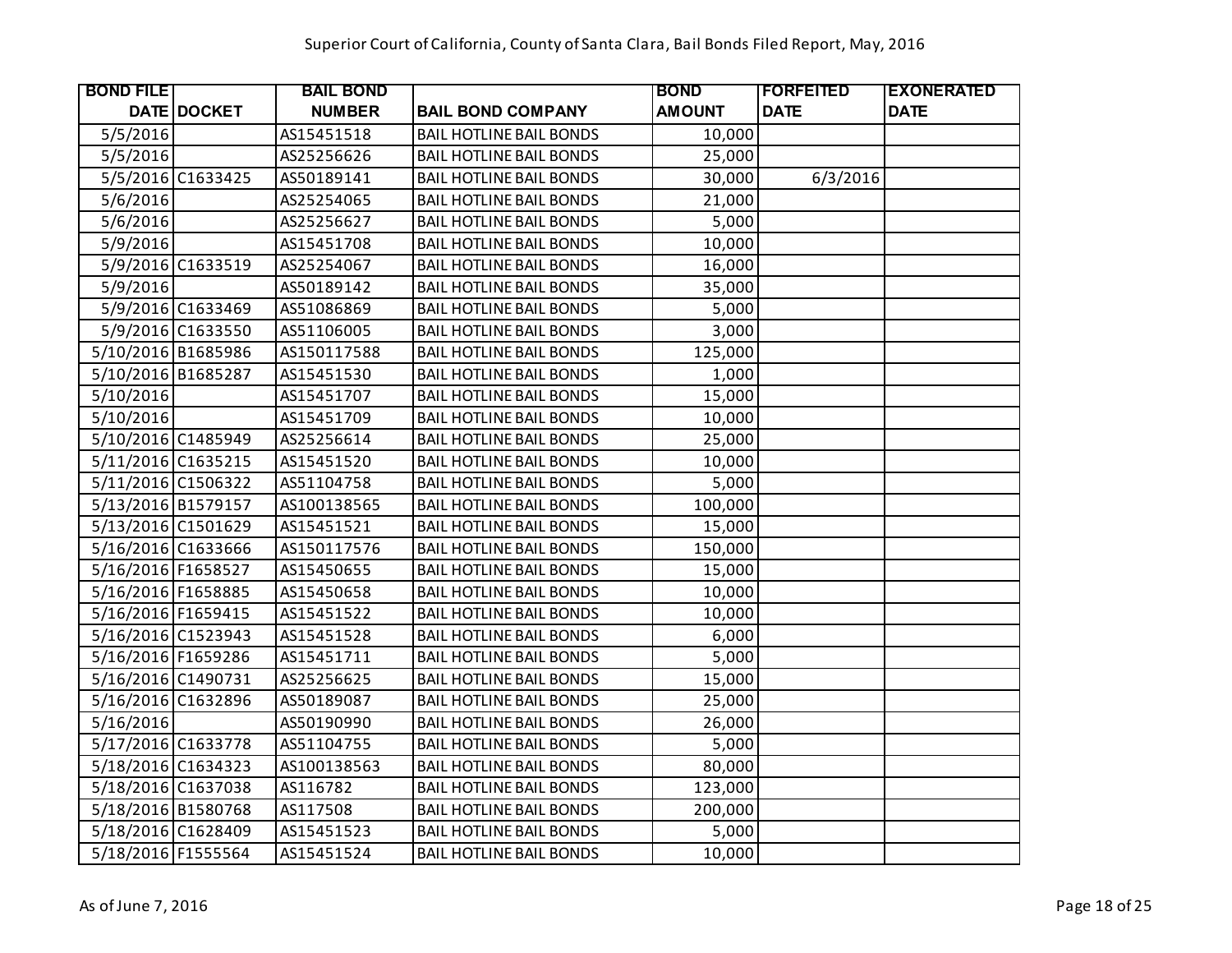| <b>BOND FILE</b>   |                    | <b>BAIL BOND</b> |                                | <b>BOND</b>   | <b> FORFEITED</b> | <b>EXONERATED</b> |
|--------------------|--------------------|------------------|--------------------------------|---------------|-------------------|-------------------|
|                    | <b>DATE DOCKET</b> | <b>NUMBER</b>    | <b>BAIL BOND COMPANY</b>       | <b>AMOUNT</b> | <b>DATE</b>       | <b>DATE</b>       |
| 5/18/2016 C1508887 |                    | AS15451525       | <b>BAIL HOTLINE BAIL BONDS</b> | 6,000         |                   |                   |
| 5/18/2016 C1509056 |                    | AS15451526       | <b>BAIL HOTLINE BAIL BONDS</b> | 6,000         |                   |                   |
| 5/18/2016 C1637405 |                    | AS15451529       | <b>BAIL HOTLINE BAIL BONDS</b> | 6,000         |                   |                   |
| 5/18/2016 C1512300 |                    | AS15451712       | <b>BAIL HOTLINE BAIL BONDS</b> | 6,000         |                   |                   |
| 5/19/2016 B1683922 |                    | AS15451527       | <b>BAIL HOTLINE BAIL BONDS</b> | 7,500         |                   |                   |
| 5/19/2016 B1685106 |                    | AS51104759       | <b>BAIL HOTLINE BAIL BONDS</b> | 5,000         |                   |                   |
| 5/20/2016 C1638202 |                    | AS25252578       | <b>BAIL HOTLINE BAIL BONDS</b> | 21,000        |                   |                   |
| 5/20/2016          |                    | AS25257712       | <b>BAIL HOTLINE BAIL BONDS</b> | 25,000        |                   |                   |
| 5/20/2016          |                    | AS50190991       | <b>BAIL HOTLINE BAIL BONDS</b> | 50,000        |                   |                   |
| 5/23/2016 C1637165 |                    | AS100138561      | <b>BAIL HOTLINE BAIL BONDS</b> | 100,000       |                   |                   |
| 5/23/2016          |                    | AS100140368      | <b>BAIL HOTLINE BAIL BONDS</b> | 61,000        |                   |                   |
| 5/23/2016          |                    | AS15459195       | <b>BAIL HOTLINE BAIL BONDS</b> | 6,000         |                   |                   |
| 5/23/2016 C1634264 |                    | AS25254069       | <b>BAIL HOTLINE BAIL BONDS</b> | 20,000        |                   |                   |
| 5/23/2016 C1630203 |                    | AS25257713       | <b>BAIL HOTLINE BAIL BONDS</b> | 20,000        |                   |                   |
| 5/23/2016 C1637179 |                    | AS50190993       | <b>BAIL HOTLINE BAIL BONDS</b> | 50,000        |                   | 5/23/2016         |
| 5/23/2016          |                    | AS50190995       | <b>BAIL HOTLINE BAIL BONDS</b> | 25,000        |                   |                   |
| 5/23/2016          |                    | AS50190996       | <b>BAIL HOTLINE BAIL BONDS</b> | 30,000        |                   |                   |
| 5/23/2016 C1633016 |                    | AS51104760       | <b>BAIL HOTLINE BAIL BONDS</b> | 5,000         |                   |                   |
| 5/23/2016          |                    | AS51104761       | <b>BAIL HOTLINE BAIL BONDS</b> | 5,000         |                   |                   |
| 5/24/2016 C1631149 |                    | AS100140371      | <b>BAIL HOTLINE BAIL BONDS</b> | 100,000       |                   |                   |
| 5/25/2016 F1658560 |                    | AS100140370      | <b>BAIL HOTLINE BAIL BONDS</b> | 85,000        |                   |                   |
| 5/25/2016 C1632827 |                    | AS116780         | <b>BAIL HOTLINE BAIL BONDS</b> | 105,000       |                   |                   |
| 5/25/2016 F1660303 |                    | AS15459194       | <b>BAIL HOTLINE BAIL BONDS</b> | 10,000        |                   |                   |
| 5/25/2016 F1659325 |                    | AS15459198       | <b>BAIL HOTLINE BAIL BONDS</b> | 10,000        |                   |                   |
| 5/25/2016          |                    | AS15459199       | <b>BAIL HOTLINE BAIL BONDS</b> | 10,000        |                   |                   |
| 5/25/2016 C1637173 |                    | AS51106483       | <b>BAIL HOTLINE BAIL BONDS</b> | 5,000         |                   |                   |
| 5/26/2016          |                    | AS15459197       | <b>BAIL HOTLINE BAIL BONDS</b> | 10,000        |                   |                   |
| 5/26/2016 C1473808 |                    | AS50190997       | <b>BAIL HOTLINE BAIL BONDS</b> | 50,000        |                   |                   |
| 5/27/2016 B1686019 |                    | AS100140180      | <b>BAIL HOTLINE BAIL BONDS</b> | 75,000        |                   |                   |
| 5/27/2016 B1684746 |                    | AS100140367      | <b>BAIL HOTLINE BAIL BONDS</b> | 75,000        |                   |                   |
| 5/27/2016 C1527811 |                    | AS15459202       | <b>BAIL HOTLINE BAIL BONDS</b> | 15,000        |                   |                   |
| 5/27/2016 C1635440 |                    | AS15459203       | <b>BAIL HOTLINE BAIL BONDS</b> | 15,000        |                   |                   |
| 5/27/2016 C1634045 |                    | AS250117544      | <b>BAIL HOTLINE BAIL BONDS</b> | 170,000       |                   |                   |
| 5/27/2016          |                    | AS51104762       | <b>BAIL HOTLINE BAIL BONDS</b> | 5,000         |                   |                   |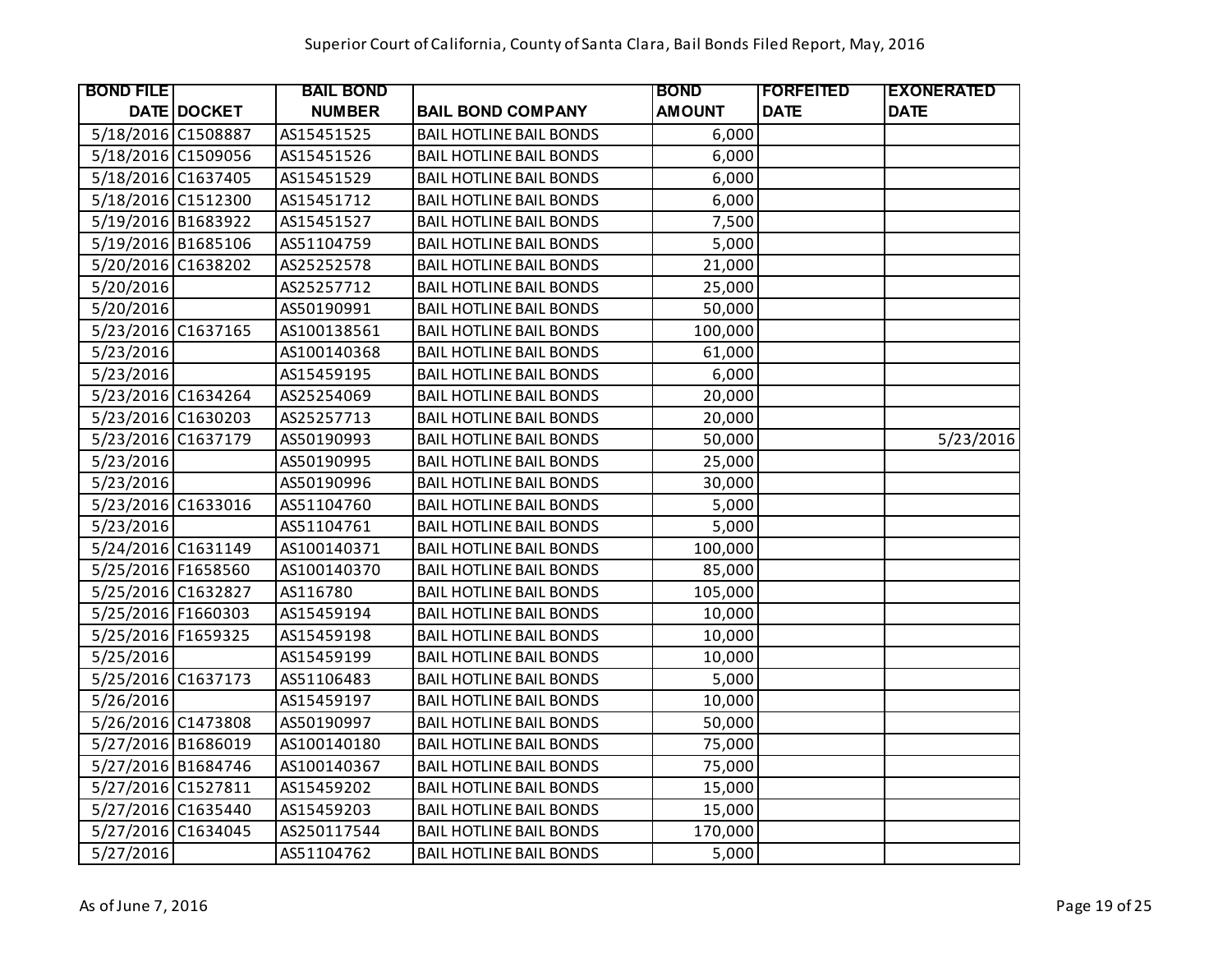| <b>BOND FILE</b>   |                   | <b>BAIL BOND</b> |                                 | <b>BOND</b>   | <b>FORFEITED</b> | <b>EXONERATED</b> |
|--------------------|-------------------|------------------|---------------------------------|---------------|------------------|-------------------|
|                    | DATE DOCKET       | <b>NUMBER</b>    | <b>BAIL BOND COMPANY</b>        | <b>AMOUNT</b> | <b>DATE</b>      | <b>DATE</b>       |
| 5/31/2016 C1638832 |                   | AS117024         | <b>BAIL HOTLINE BAIL BONDS</b>  | 215,000       |                  |                   |
| 5/31/2016          |                   | AS15459204       | <b>BAIL HOTLINE BAIL BONDS</b>  | 10,000        |                  |                   |
| 5/31/2016          |                   | AS25252581       | <b>BAIL HOTLINE BAIL BONDS</b>  | 21,000        |                  |                   |
| 5/31/2016          |                   | AS25253759       | <b>BAIL HOTLINE BAIL BONDS</b>  | 25,000        |                  |                   |
| 5/31/2016 C1483930 |                   | AS25255292       | BEVERLY NELSON BAIL BOND        | 20,000        |                  |                   |
| 5/9/2016           |                   |                  | 5551499261 BODYGUARD BAIL BONDS | 25,000        |                  |                   |
| 5/10/2016 F1660376 |                   |                  | 5272636185 BODYGUARD BAIL BONDS | 20,000        |                  |                   |
| 5/18/2016          |                   |                  | 5105567532 BODYGUARD BAIL BONDS | 90,000        |                  |                   |
| 5/23/2016 C1631206 |                   |                  | 5551513118 BODYGUARD BAIL BONDS | 25,000        |                  |                   |
| 5/24/2016 B1685036 |                   |                  | 5250037968 BODYGUARD BAIL BONDS | 95,000        |                  |                   |
| 5/31/2016 C1636550 |                   |                  | 5272636198 BODYGUARD BAIL BONDS | 20,000        |                  |                   |
| 5/13/2016 C1633844 |                   | AS15K215172      | <b>COOPER BAIL BONDS</b>        | 11,000        |                  |                   |
|                    | 5/6/2016 F1557910 | AS15459972       | DIAZ BROS BAIL BONDS            | 5,000         |                  |                   |
| 5/10/2016          |                   | 2016CC011455     | <b>DISCREET BAIL BONDS</b>      | 15,000        |                  |                   |
| 5/19/2016 B1685559 |                   | 2016AA016630     | <b>DISCREET BAIL BONDS</b>      | 5,000         |                  |                   |
| 5/19/2016 C1633554 |                   | 2016BB015039     | <b>DISCREET BAIL BONDS</b>      | 6,000         |                  |                   |
| 5/19/2016          |                   | 2016CC002275     | <b>DISCREET BAIL BONDS</b>      | 10,000        |                  |                   |
| 5/23/2016          |                   | 2016DD006862     | <b>DISCREET BAIL BONDS</b>      | 20,000        |                  |                   |
| 5/23/2016 F1557971 |                   | 2016GG000350     | <b>DISCREET BAIL BONDS</b>      | 500,000       |                  |                   |
| 5/24/2016          |                   | 2016DD007128     | <b>DISCREET BAIL BONDS</b>      | 45,000        |                  |                   |
| 5/27/2016          |                   | 2016CC010628     | <b>DISCREET BAIL BONDS</b>      | 15,000        |                  |                   |
| 5/31/2016 C1636170 |                   | 2016AA034434     | <b>DISCREET BAIL BONDS</b>      | 5,000         |                  |                   |
| 5/31/2016          |                   | 2016CC010627     | <b>DISCREET BAIL BONDS</b>      | 30,000        |                  |                   |
| 5/31/2016          |                   | 2016CC011456     | <b>DISCREET BAIL BONDS</b>      | 25,000        |                  |                   |
| 5/6/2016           |                   | A302148299       | <b>DRAGON BAIL BONDS</b>        | 25,000        |                  |                   |
| 5/10/2016          |                   | A152207163       | <b>DRAGON BAIL BONDS</b>        | 10,000        |                  |                   |
| 5/5/2016           |                   | 2016FF000107     | ED MUMBERT BAIL BONDS           | 250,000       |                  |                   |
| 5/16/2016          |                   | 2016CC011262     | ED MUMBERT BAIL BONDS           | 25,000        |                  |                   |
| 5/16/2016          |                   | 5272543249       | <b>EIGHT BALL BAIL BONDS</b>    | 15,000        |                  |                   |
| 5/4/2016           |                   | 2016CC011125     | <b>ESPINOZA BAIL BONDS</b>      | 25,000        |                  |                   |
| 5/13/2016          |                   | 2016DD007473     | <b>ESPINOZA BAIL BONDS</b>      | 30,000        |                  |                   |
| 5/16/2016          |                   | 2016EE004303     | <b>ESPINOZA BAIL BONDS</b>      | 50,000        |                  |                   |
| 5/20/2016          |                   | 2016EE004302     | <b>ESPINOZA BAIL BONDS</b>      | 30,000        |                  |                   |
| 5/23/2016          |                   | 2016CC011999     | <b>ESPINOZA BAIL BONDS</b>      | 25,000        |                  |                   |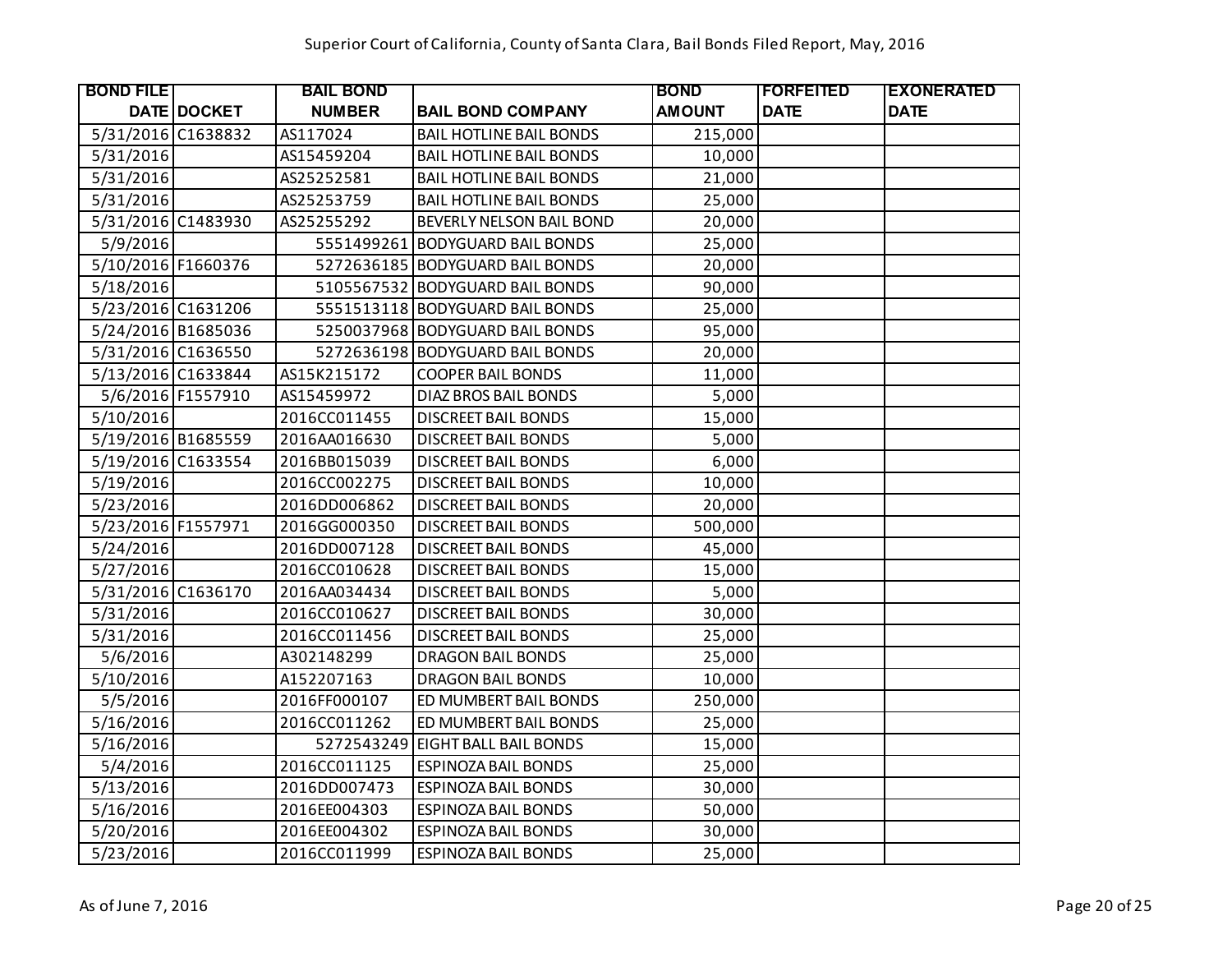| <b>BOND FILE</b>   |                   | <b>BAIL BOND</b> |                                  | <b>BOND</b>   | <b>FORFEITED</b> | <b>EXONERATED</b> |
|--------------------|-------------------|------------------|----------------------------------|---------------|------------------|-------------------|
|                    | DATE DOCKET       | <b>NUMBER</b>    | <b>BAIL BOND COMPANY</b>         | <b>AMOUNT</b> | <b>DATE</b>      | <b>DATE</b>       |
| 5/31/2016 C1635923 |                   | 2016AA050171     | <b>ESPINOZA BAIL BONDS</b>       | 5,000         |                  |                   |
| 5/31/2016 C1633514 |                   | 2016BB015537     | <b>ESPINOZA BAIL BONDS</b>       | 10,000        |                  |                   |
| 5/10/2016 B1582428 |                   | AS15449076       | <b>GABRIEL IBARRA BAIL BONDS</b> | 5,000         |                  |                   |
| 5/10/2016 B1581436 |                   | AS15449077       | <b>GABRIEL IBARRA BAIL BONDS</b> | 10,000        |                  |                   |
| 5/12/2016 F9361677 |                   | AS15437093       | <b>GABRIEL IBARRA BAIL BONDS</b> | 10,000        |                  |                   |
| 5/12/2016 F1659694 |                   | AS51052296       | <b>GABRIEL IBARRA BAIL BONDS</b> | 5,000         |                  |                   |
| 5/31/2016 F1557991 |                   | AS15437407       | <b>GABRIEL IBARRA BAIL BONDS</b> | 10,000        |                  |                   |
| 5/31/2016 F1658646 |                   | AS15437414       | <b>GABRIEL IBARRA BAIL BONDS</b> | 10,000        |                  |                   |
| 5/4/2016           |                   | T5050552987      | <b>GOLDEN STATE BAIL BONDS</b>   | 50,000        |                  |                   |
|                    | 5/9/2016 C1633867 | T25050536871     | <b>GOLDEN STATE BAIL BONDS</b>   | 150,000       |                  |                   |
| 5/10/2016          |                   | T2550550847      | <b>GOLDEN STATE BAIL BONDS</b>   | 25,000        |                  |                   |
| 5/11/2016          |                   | T2550550848      | <b>GOLDEN STATE BAIL BONDS</b>   | 20,000        |                  |                   |
| 5/17/2016          |                   | T5050552988      | <b>GOLDEN STATE BAIL BONDS</b>   | 40,000        |                  |                   |
| 5/19/2016 B1685239 |                   | T20050536867     | <b>GOLDEN STATE BAIL BONDS</b>   | 75,000        |                  |                   |
| 5/20/2016          |                   | T5050552989      | <b>GOLDEN STATE BAIL BONDS</b>   | 35,000        |                  |                   |
| 5/31/2016 C1490645 |                   | T25050536874     | <b>GOLDEN STATE BAIL BONDS</b>   | 50,000        |                  |                   |
| 5/31/2016 C1226702 |                   | T5050552993      | <b>GOLDEN STATE BAIL BONDS</b>   | 40,000        |                  |                   |
| 5/31/2016 C1484747 |                   | T5050552994      | <b>GOLDEN STATE BAIL BONDS</b>   | 50,000        |                  |                   |
| 5/31/2016 C1247385 |                   | T5050552995      | <b>GOLDEN STATE BAIL BONDS</b>   | 40,000        |                  |                   |
| 5/16/2016 C1635212 |                   |                  | 5272593765 JAG BAIL BONDS, INC   | 25,000        |                  |                   |
| 5/20/2016          |                   |                  | 5113190751 JAG BAIL BONDS, INC   | 10,000        |                  |                   |
| 5/26/2016          |                   |                  | 5551565724 JAG BAIL BONDS, INC   | 37,000        |                  |                   |
| 5/27/2016          |                   |                  | 5272593778 JAG BAIL BONDS, INC   | 25,000        |                  |                   |
| 5/23/2016 F1556170 |                   | AUL2104650       | JAMES RUDISILL BAIL BONDS        | 20,000        |                  |                   |
| 5/10/2016          |                   | U3020589038      | JOSE A GONZALEZ BAIL BONDS, IN   | 30,000        |                  |                   |
| 5/16/2016          |                   | AB00849224       | KEITH CARTER BAIL BONDS          | 10,000        |                  |                   |
| 5/19/2016 B1685883 |                   | AB00849225       | KEITH CARTER BAIL BONDS          | 5,000         |                  |                   |
|                    | 5/9/2016 C1634532 | S1102432692      | <b>LATINO BAIL BONDS</b>         | 10,000        |                  |                   |
| 5/12/2016 C1634275 |                   | S0602390070      | <b>LATINO BAIL BONDS</b>         | 5,000         |                  |                   |
| 5/13/2016          |                   | S2602435160      | <b>LATINO BAIL BONDS</b>         | 15,000        |                  |                   |
| 5/31/2016 C1633563 |                   | S1102471037      | <b>LATINO BAIL BONDS</b>         | 10,500        |                  |                   |
| 5/31/2016          |                   | S5102438082      | <b>LATINO BAIL BONDS</b>         | 35,000        |                  |                   |
| 5/2/2016           |                   |                  | 5105591391 LE BAIL BONDS         | 100,000       |                  |                   |
|                    | 5/2/2016 C1633870 |                  | 5113231065 LE BAIL BONDS         | 10,000        |                  |                   |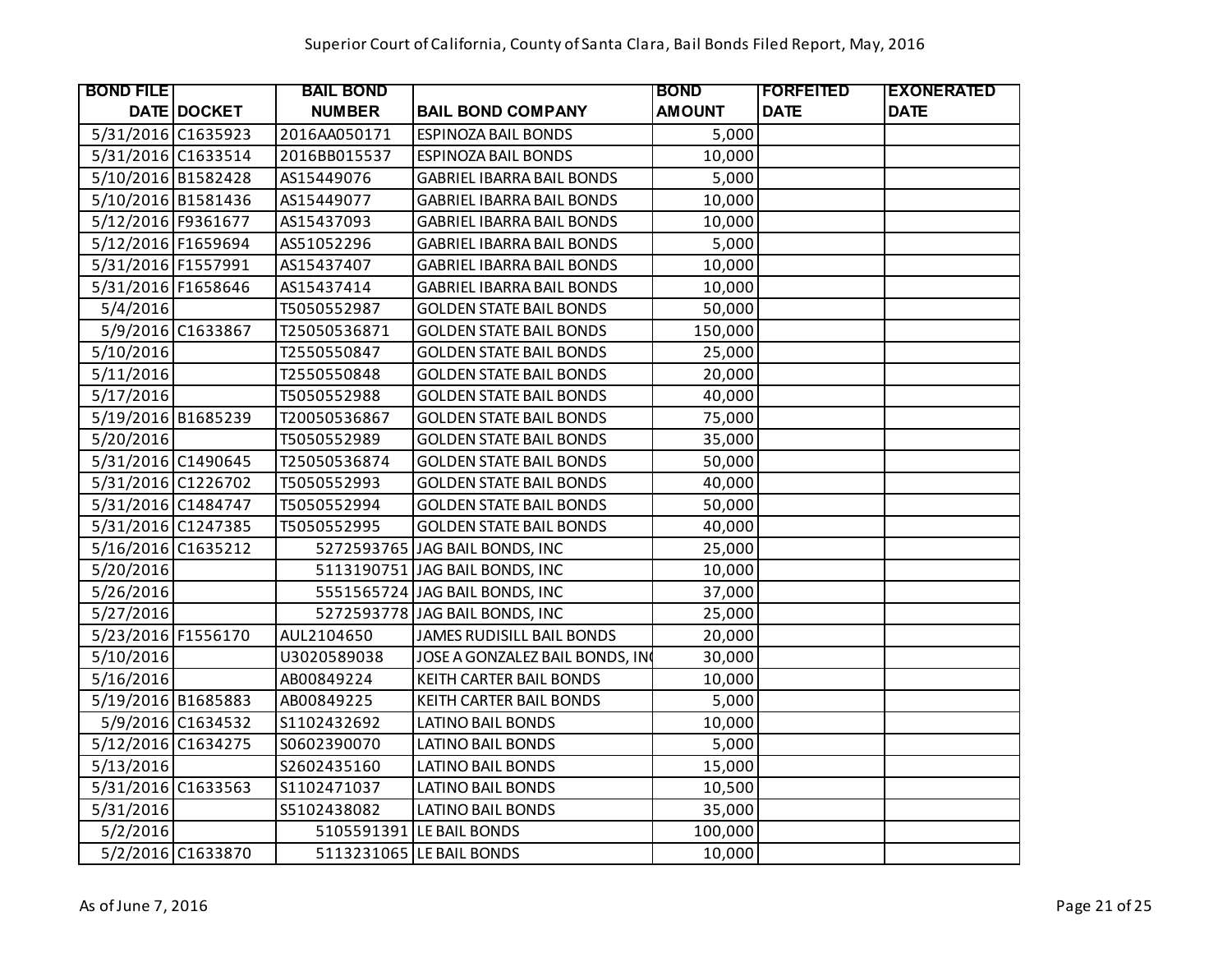| <b>BOND FILE</b>   |                   | <b>BAIL BOND</b> |                          | <b>BOND</b>   | <b>IFORFEITED</b> | <b>EXONERATED</b> |
|--------------------|-------------------|------------------|--------------------------|---------------|-------------------|-------------------|
|                    | DATE DOCKET       | <b>NUMBER</b>    | <b>BAIL BOND COMPANY</b> | <b>AMOUNT</b> | <b>DATE</b>       | <b>DATE</b>       |
|                    | 5/2/2016 C1636360 |                  | 5250036987 LE BAIL BONDS | 175,000       |                   |                   |
| 5/2/2016           |                   |                  | 5551538865 LE BAIL BONDS | 35,000        |                   |                   |
| 5/3/2016           |                   |                  | 5272632273 LE BAIL BONDS | 15,000        |                   |                   |
|                    | 5/3/2016 B1582187 |                  | 5551482348 LE BAIL BONDS | 30,000        |                   |                   |
|                    | 5/3/2016 B1686325 |                  | 5551512801 LE BAIL BONDS | 55,000        |                   |                   |
|                    | 5/4/2016 B1581802 |                  | 5113258831 LE BAIL BONDS | 10,000        |                   |                   |
|                    | 5/4/2016 B1259523 |                  | 5272632343 LE BAIL BONDS | 10,000        |                   | 5/11/2016         |
| 5/5/2016           |                   |                  | 5105585686 LE BAIL BONDS | 56,000        |                   |                   |
| 5/5/2016           |                   |                  | 5272659630 LE BAIL BONDS | 20,000        |                   |                   |
| 5/6/2016           |                   |                  | 5272538416 LE BAIL BONDS | 20,000        |                   |                   |
|                    | 5/9/2016 C1633157 |                  | 5272645424 LE BAIL BONDS | 25,000        |                   |                   |
|                    | 5/9/2016 C1633883 |                  | 5272659643 LE BAIL BONDS | 15,000        |                   |                   |
| 5/12/2016 C1633630 |                   |                  | 5113219674 LE BAIL BONDS | 5,000         |                   |                   |
| 5/12/2016 C1633604 |                   |                  | 5113219687 LE BAIL BONDS | 11,000        |                   |                   |
| 5/12/2016 C1510802 |                   |                  | 5113231078 LE BAIL BONDS | 5,000         |                   |                   |
| 5/12/2016 C1509042 |                   |                  | 5113259432 LE BAIL BONDS | 5,000         |                   |                   |
| 5/12/2016 C1637306 |                   |                  | 5200171278 LE BAIL BONDS | 10,000        |                   |                   |
| 5/12/2016 C1525953 |                   |                  | 5272659656 LE BAIL BONDS | 20,000        |                   |                   |
| 5/13/2016 C1637568 |                   |                  | 5272646476 LE BAIL BONDS | 25,000        |                   |                   |
| 5/16/2016 C1634195 |                   |                  | 5272659669 LE BAIL BONDS | 25,000        |                   |                   |
| 5/16/2016          |                   |                  | 5551512728 LE BAIL BONDS | 25,000        |                   |                   |
| 5/16/2016          |                   |                  | 5551538878 LE BAIL BONDS | 25,000        |                   |                   |
| 5/17/2016          |                   | AUL2105610       | LE BAIL BONDS            | 31,000        |                   |                   |
| 5/18/2016          |                   |                  | 5551552094 LE BAIL BONDS | 46,000        |                   |                   |
| 5/18/2016 C1634309 |                   | A72299316        | LE BAIL BONDS            | 7,500         |                   |                   |
| 5/18/2016 C1633555 |                   | AUL2105626       | LE BAIL BONDS            | 10,000        |                   |                   |
| 5/19/2016 B1581601 |                   |                  | 5272646489 LE BAIL BONDS | 20,000        |                   |                   |
| 5/23/2016 C1637569 |                   |                  | 5150063708 LE BAIL BONDS | 56,000        |                   |                   |
| 5/23/2016 C1499056 |                   |                  | 5272646450 LE BAIL BONDS | 25,000        |                   |                   |
| 5/23/2016 C1505729 |                   |                  | 5272646463 LE BAIL BONDS | 25,000        |                   |                   |
| 5/23/2016 B1473614 |                   |                  | 5551548990 LE BAIL BONDS | 25,000        |                   |                   |
| 5/24/2016          |                   |                  | 5272659698 LE BAIL BONDS | 25,000        |                   |                   |
| 5/24/2016          |                   |                  | 5272659726 LE BAIL BONDS | 25,000        |                   |                   |
| 5/24/2016          |                   |                  | 5272659739 LE BAIL BONDS | 25,000        |                   |                   |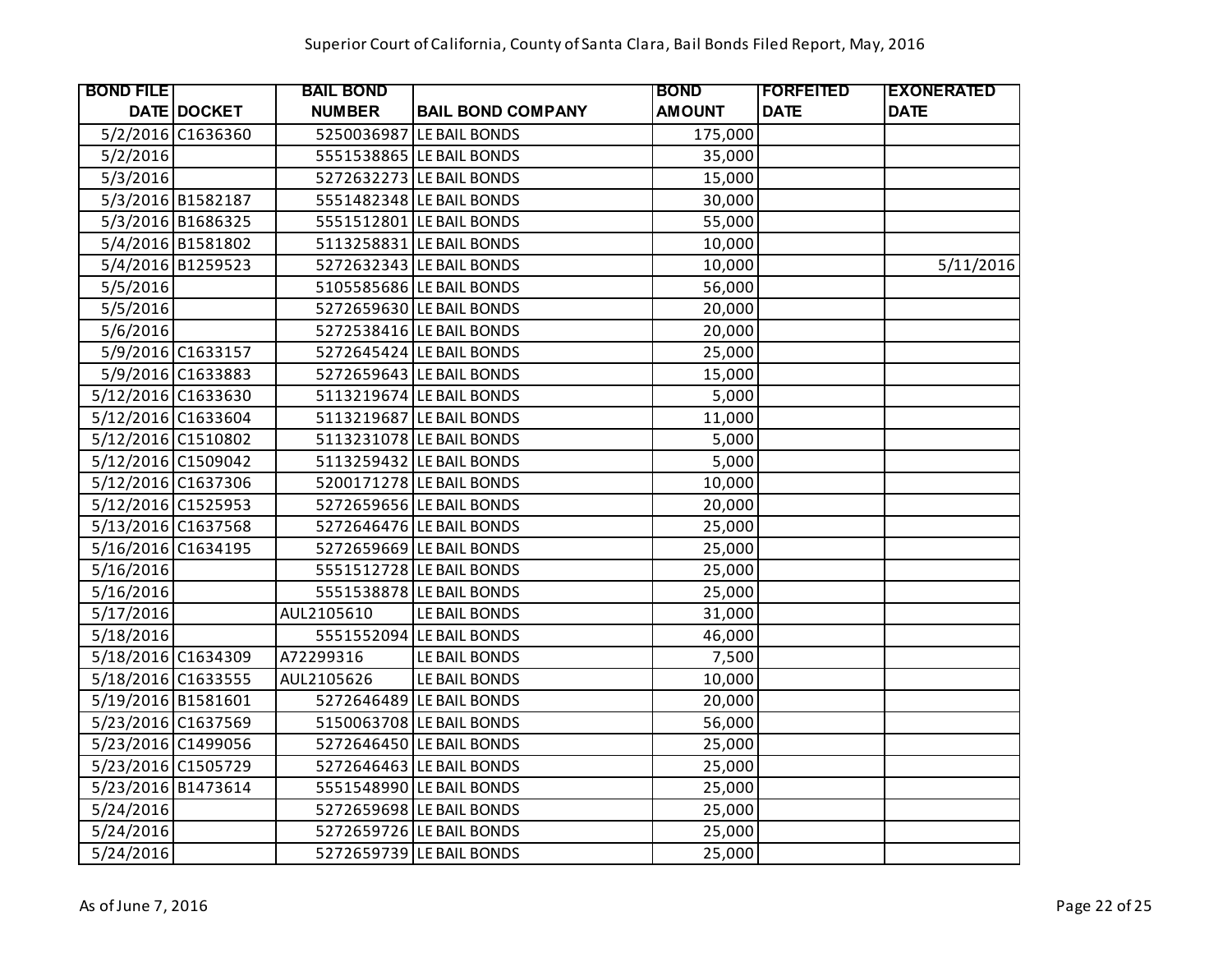| <b>BOND FILE</b>   |                   | <b>BAIL BOND</b> |                                | <b>BOND</b>   | <b> FORFEITED</b> | <b>EXONERATED</b> |
|--------------------|-------------------|------------------|--------------------------------|---------------|-------------------|-------------------|
|                    | DATE DOCKET       | <b>NUMBER</b>    | <b>BAIL BOND COMPANY</b>       | <b>AMOUNT</b> | <b>DATE</b>       | <b>DATE</b>       |
| 5/27/2016          |                   |                  | 5272659700 LE BAIL BONDS       | 25,000        |                   |                   |
| 5/31/2016          |                   |                  | 5105591911 LE BAIL BONDS       | 60,000        |                   |                   |
| 5/31/2016 C1637160 |                   |                  | 5113248821 LE BAIL BONDS       | 10,000        |                   |                   |
| 5/31/2016          |                   |                  | 5551552078 LE BAIL BONDS       | 50,000        |                   |                   |
| 5/12/2016 F1554683 |                   |                  | 5272656217 LIPSTICK BAIL BONDS | 25,000        |                   | 5/13/2016         |
|                    | 5/2/2016 C1636573 | AS25254531       | <b>LUNA BAIL BONDS</b>         | 16,000        |                   |                   |
| 5/2/2016           |                   | AS51103722       | <b>LUNA BAIL BONDS</b>         | 5,000         |                   |                   |
|                    | 5/3/2016 B1686077 | AS15457842       | <b>LUNA BAIL BONDS</b>         | 10,250        |                   |                   |
| 5/3/2016           |                   | AS15457843       | <b>LUNA BAIL BONDS</b>         | 10,000        |                   |                   |
|                    | 5/3/2016 F1659401 | AS25243086       | <b>LUNA BAIL BONDS</b>         | 20,000        |                   | 5/27/2016         |
|                    | 5/6/2016 F1658904 | AS25246921       | <b>LUNA BAIL BONDS</b>         | 20,000        | 6/3/2016          |                   |
| 5/9/2016           |                   | AS15457841       | <b>LUNA BAIL BONDS</b>         | 15,000        |                   |                   |
| 5/10/2016          |                   | AS15457840       | <b>LUNA BAIL BONDS</b>         | 10,000        |                   |                   |
| 5/10/2016 B1685553 |                   | AS15458948       | <b>LUNA BAIL BONDS</b>         | 10,000        |                   |                   |
| 5/10/2016 B1685095 |                   | AS15458957       | <b>LUNA BAIL BONDS</b>         | 10,000        |                   |                   |
| 5/10/2016          |                   | AS25254530       | <b>LUNA BAIL BONDS</b>         | 25,000        |                   |                   |
| 5/10/2016 F1659675 |                   | AS25254534       | <b>LUNA BAIL BONDS</b>         | 20,000        |                   |                   |
| 5/10/2016          |                   | AS51096113       | <b>LUNA BAIL BONDS</b>         | 1,000         |                   |                   |
| 5/17/2016 F1556555 |                   | AS15457839       | <b>LUNA BAIL BONDS</b>         | 15,000        |                   |                   |
| 5/18/2016 F1659465 |                   | AS15437096       | <b>LUNA BAIL BONDS</b>         | 10,000        |                   |                   |
| 5/23/2016          |                   | AS15458956       | <b>LUNA BAIL BONDS</b>         | 10,000        |                   |                   |
| 5/23/2016 C1637660 |                   | AS50189311       | <b>LUNA BAIL BONDS</b>         | 50,000        |                   |                   |
| 5/24/2016          |                   | AS25255173       | <b>LUNA BAIL BONDS</b>         | 25,000        |                   |                   |
| 5/25/2016          |                   | AS50181800       | <b>LUNA BAIL BONDS</b>         | 50,000        |                   |                   |
| 5/25/2016          |                   | AS50181801       | <b>LUNA BAIL BONDS</b>         | 35,000        |                   |                   |
| 5/26/2016 F1453675 |                   | AS15458955       | <b>LUNA BAIL BONDS</b>         | 10,000        |                   |                   |
| 5/26/2016          |                   | AS50181785       | <b>LUNA BAIL BONDS</b>         | 35,000        |                   |                   |
| 5/27/2016 C1637176 |                   | AS25245647       | <b>LUNA BAIL BONDS</b>         | 11,000        |                   |                   |
| 5/31/2016 C1523043 |                   | AS115452         | <b>LUNA BAIL BONDS</b>         | 150,000       |                   |                   |
| 5/31/2016          |                   | AS15457848       | <b>LUNA BAIL BONDS</b>         | 15,000        |                   |                   |
| 5/31/2016          |                   | AS25246906       | <b>LUNA BAIL BONDS</b>         | 25,000        |                   |                   |
| 5/31/2016          |                   | AS25255170       | <b>LUNA BAIL BONDS</b>         | 20,000        |                   |                   |
| 5/31/2016 C1636359 |                   | AS50181786       | <b>LUNA BAIL BONDS</b>         | 50,000        |                   |                   |
|                    | 5/6/2016 C1635964 | AJ00851082       | <b>MARK GARCIA BAIL BONDS</b>  | 500,000       |                   |                   |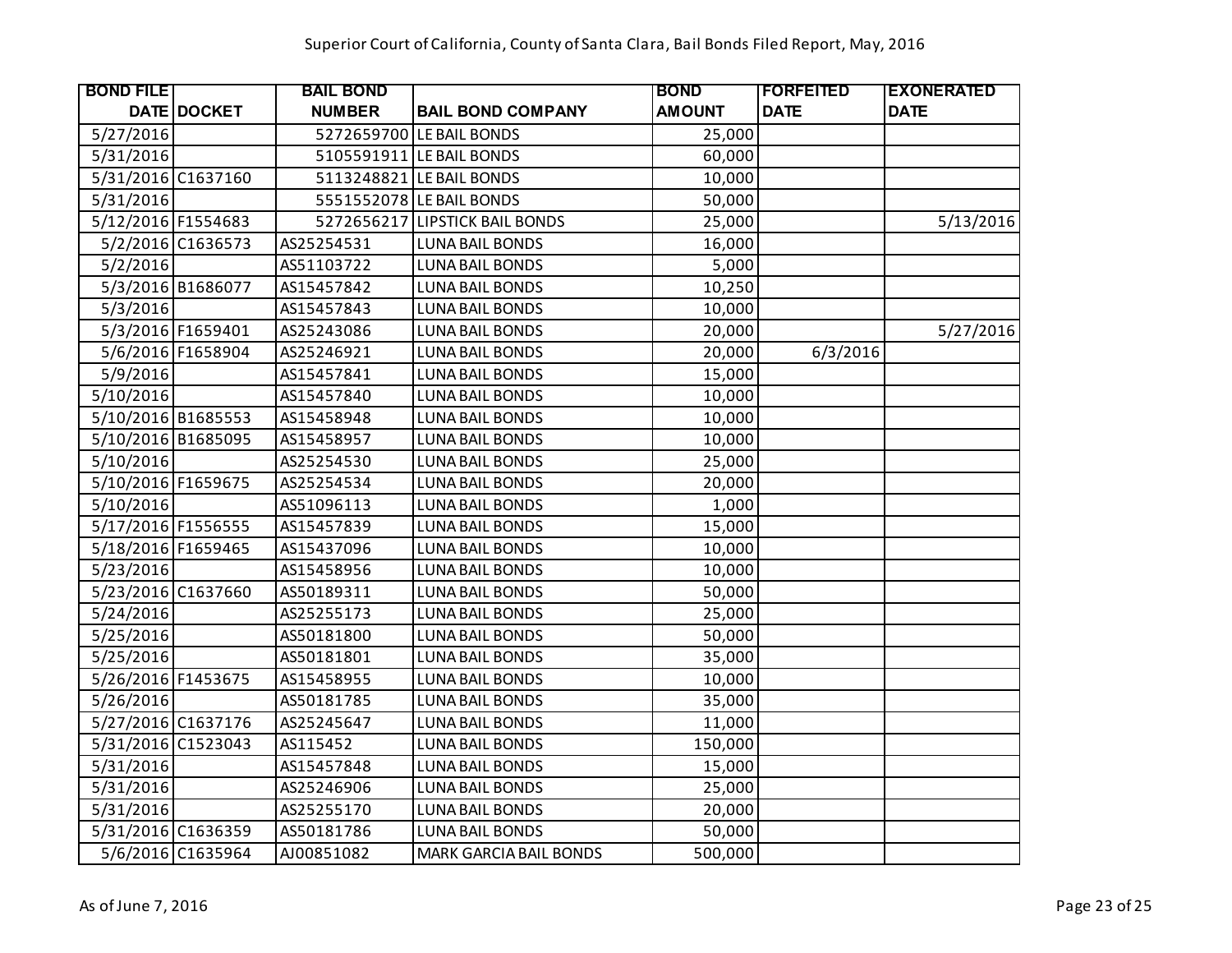| <b>BOND FILE</b>   |                   | <b>BAIL BOND</b>    |                                   | <b>BOND</b>   | <b> FORFEITED</b> | <b>EXONERATED</b> |
|--------------------|-------------------|---------------------|-----------------------------------|---------------|-------------------|-------------------|
|                    | DATE DOCKET       | <b>NUMBER</b>       | <b>BAIL BOND COMPANY</b>          | <b>AMOUNT</b> | <b>DATE</b>       | <b>DATE</b>       |
|                    | 5/2/2016 B1685376 | IS50K119428         | METRO ONE, INC                    | 15,000        |                   |                   |
| 5/19/2016 C1636217 |                   | IS50K119424         | METRO ONE, INC                    | 25,000        |                   |                   |
| 5/9/2016           |                   | CC2501221035        | NEW CENTURY BAIL BONDS INC        | 25,000        |                   |                   |
| 5/27/2016          |                   | 214655 S10102541021 | <b>OUT NOW BAIL BONDS</b>         | 100,000       |                   |                   |
| 5/31/2016          |                   | 214655 S10102515281 | <b>OUT NOW BAIL BONDS</b>         | 100,000       |                   |                   |
|                    | 5/3/2016 F1660389 | 2016CC011489        | PACIFIC COAST BAIL BONDS          | 10,000        |                   |                   |
| 5/4/2016           |                   | 2016CC011485        | PACIFIC COAST BAIL BONDS          | 16,000        |                   |                   |
| 5/10/2016          |                   | 2016CC011488        | PACIFIC COAST BAIL BONDS          | 6,000         |                   |                   |
| 5/10/2016          |                   | 2016DD007689        | PACIFIC COAST BAIL BONDS          | 25,000        |                   |                   |
| 5/13/2016 C1634266 |                   | 2016AA04477         | PACIFIC COAST BAIL BONDS          | 5,000         |                   |                   |
| 5/16/2016 F1659995 |                   | 2016FF000652        | PACIFIC COAST BAIL BONDS          | 110,000       |                   |                   |
| 5/23/2016 C1483786 |                   | 2016BB016065        | PACIFIC COAST BAIL BONDS          | 10,000        |                   |                   |
| 5/16/2016 F1659797 |                   | AS50K63953          | RAUL A CHAVEZ BAIL BONDS          | 10,000        |                   |                   |
| 5/4/2016           |                   |                     | 5551569610 REASONABLE BAIL BONDS  | 5,000         |                   |                   |
| 5/13/2016 C1637554 |                   | 5113289491          | <b>REASONABLE BAIL BONDS</b>      | 10,000        | 6/2/2016          |                   |
| 5/24/2016 C1638184 |                   | AS50K61360          | SACRAMENTO BAIL BONDS, INC        | 25,000        |                   |                   |
| 5/24/2016 C1638184 |                   | AS50K61361          | SACRAMENTO BAIL BONDS, INC        | 25,000        |                   |                   |
| 5/12/2016 F1660184 |                   | 2016CC002175        | <b>TAPOUT BAIL BONDS</b>          | 30,000        |                   |                   |
| 5/23/2016 F1659791 |                   | 2016BB003489        | <b>TAPOUT BAIL BONDS</b>          | 10,000        |                   |                   |
| 5/10/2016          |                   | IS500K5779          | TEDD WALLACE BAIL BONDS           | 60,000        |                   |                   |
| 5/16/2016 C1631708 |                   | IS15K348199         | TEDD WALLACE BAIL BONDS           | 5,000         |                   |                   |
| 5/18/2016 C1637721 |                   | IS15K348200         | TEDD WALLACE BAIL BONDS           | 5,000         | 5/18/2016         | 5/19/2016         |
|                    | 5/2/2016 B1685396 | AS100K29508         | THANG VO BAIL BONDS               | 10,000        |                   |                   |
| 5/3/2016           |                   | AS100K29509         | THANG VO BAIL BONDS               | 25,000        |                   |                   |
| 5/12/2016 C1631724 |                   | AS30598283          | THANG VO BAIL BONDS               | 15,000        |                   |                   |
| 5/17/2016          |                   | AS15K218202         | THANG VO BAIL BONDS               | 15,000        |                   |                   |
| 5/3/2016           |                   | 5551511057          | <b>VERONICA MELERO BAIL BONDS</b> | 15,000        |                   |                   |
| 5/9/2016           |                   | AS15457269          | VERONICA MELERO BAIL BONDS        | 10,000        |                   |                   |
| 5/10/2016          |                   | AS100139986         | <b>VERONICA MELERO BAIL BONDS</b> | 51,000        |                   |                   |
| 5/10/2016          |                   | AS100139987         | VERONICA MELERO BAIL BONDS        | 51,000        |                   |                   |
| 5/12/2016 C1633624 |                   | AS15457273          | VERONICA MELERO BAIL BONDS        | 10,000        |                   |                   |
| 5/16/2016 F1659695 |                   | AS15457272          | <b>VERONICA MELERO BAIL BONDS</b> | 10,000        |                   |                   |
| 5/2/2016           |                   | A302148306          | <b>VU BAIL BONDS</b>              | 25,000        |                   |                   |
| 5/2/2016           |                   | A302148307          | <b>VU BAIL BONDS</b>              | 20,000        |                   |                   |